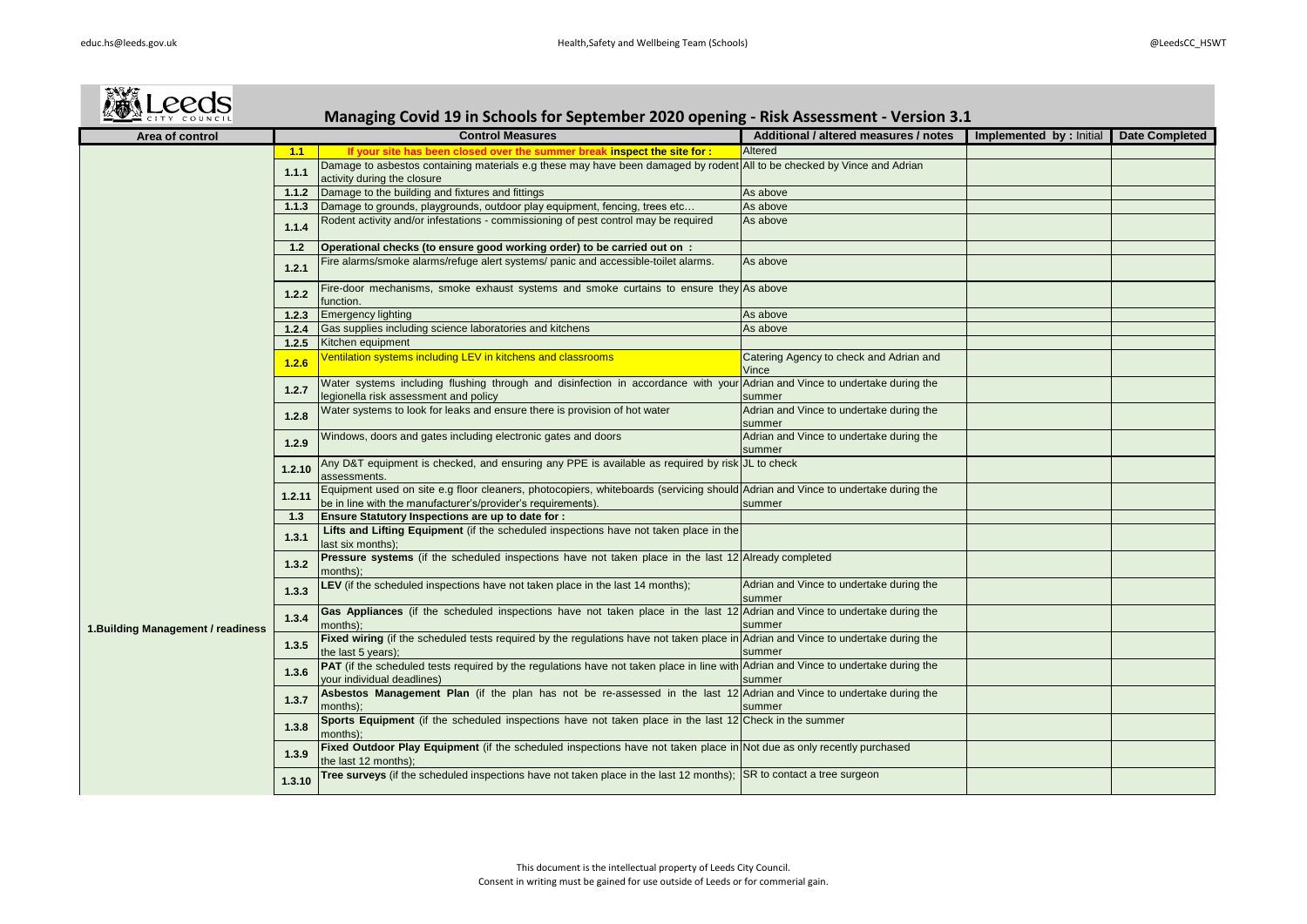|                                      |        | Fire Safety: contractor testing of the fire alarm (if this has not taken place in the last 6 Adrian and Vince to undertake during the<br>months), fire extinguisher maintenance (if this has not taken place in the last 12 summer |                                                       |  |
|--------------------------------------|--------|------------------------------------------------------------------------------------------------------------------------------------------------------------------------------------------------------------------------------------|-------------------------------------------------------|--|
|                                      | 1.3.11 | months), emergency lighting (if this has not taken place in the last 12 months), sprinkler                                                                                                                                         |                                                       |  |
|                                      |        | systems (school weekly test & contractor 12 monthly tests), smoke exhaust and smoke                                                                                                                                                |                                                       |  |
|                                      |        | curtains (contractor testing if it has not taken place in the last 12 months or in line with<br>manufacturer's guidance on testing).                                                                                               |                                                       |  |
|                                      | 1.4    | <b>Cleaning of the premises</b>                                                                                                                                                                                                    |                                                       |  |
|                                      |        | Thorough cleaning is not required if no-one has been into the premises during the Vince to ensure a thorough clean takes place                                                                                                     |                                                       |  |
|                                      | 1.4.1  | summer break. However, if someone goes into the premises within 3 days before the as some areas of the school will be in use                                                                                                       |                                                       |  |
|                                      |        | date of reopening, any areas accessed by that person must have a thorough clean of                                                                                                                                                 |                                                       |  |
|                                      |        | touch surfaces.<br>If the school has been partially opened, then a full deep clean of the premises As above                                                                                                                        |                                                       |  |
|                                      |        | should not be necessary unless it has been required by Public Health Authorities.                                                                                                                                                  |                                                       |  |
|                                      | 1.4.2  | However, all touch surfaces should be given priority for cleaning, as should have                                                                                                                                                  |                                                       |  |
|                                      |        | been the case during the partial opening.                                                                                                                                                                                          |                                                       |  |
|                                      | 1.5    | <b>Supplies</b>                                                                                                                                                                                                                    |                                                       |  |
|                                      | 1.5.1  | Ensuring you have adequate supplies of hand sanitiser, soap and hand towels / drying Adrian and Vince to check<br>facilities in kitchens, toilets and at sinks to allow for the larger numbers of students and                     |                                                       |  |
|                                      |        | staff on site and the increased amounts of cleaning required.                                                                                                                                                                      |                                                       |  |
|                                      | 1.5.2  | Ensuring you have adequate supplies of cleaning materials and any identified PPE to                                                                                                                                                | Adrian and Vince to check                             |  |
|                                      |        | allow for increased cleaning and staff needs.                                                                                                                                                                                      |                                                       |  |
|                                      | 1.5.3  | Identify if you have enough hand washing or hand sanitiser 'stations' available so that<br>all pupils and staff can clean their hands regularly and action where necessary.                                                        | Adrian and Vince to check                             |  |
|                                      |        |                                                                                                                                                                                                                                    |                                                       |  |
|                                      |        | Consider phasing the re-opening of the school to allow plans and procedures to be                                                                                                                                                  | A plan for the full opening of school is in place.    |  |
|                                      |        | assessed, staff to be trained and levels of supplies actually needed to be fully                                                                                                                                                   |                                                       |  |
|                                      |        | ascertained. It is important to consider that plans are from the beginning of the Autumn<br>Term. Allowing time to review plans and carrying out regular review means that schools                                                 |                                                       |  |
|                                      |        | can judge how all pupils and staff can safely return to school. Consider starting with a                                                                                                                                           |                                                       |  |
|                                      | 2.1    | manageable / sustainable plan and building from there rather than removing or having                                                                                                                                               |                                                       |  |
|                                      |        | to revise provision and plans several times. This is particularly important as many pupils<br>and staff have been out of school for several months and may be unfamiliar with new                                                  |                                                       |  |
|                                      |        | systems and plans. Ensure adequate time is allowed for pupils and staff who are new                                                                                                                                                |                                                       |  |
|                                      |        | starters e.g reception, Year 7, Year 12 as they may take longer to become familiar with                                                                                                                                            |                                                       |  |
|                                      |        | the setting and procedures.                                                                                                                                                                                                        |                                                       |  |
|                                      |        | Contact parents / carers of pupils and staff to ascertain if there are any changes to /                                                                                                                                            | Information held in school to be updated by           |  |
|                                      |        | new medical or SEND needs so that rotas, ratios, medical, SEN and first aid needs etc                                                                                                                                              | the office                                            |  |
| 2. Assessing staff and pupil numbers | 2.2    | can be assessed. This will include assessing any staff or pupil needs / issues already                                                                                                                                             |                                                       |  |
| to assist in plans for opening       |        | identified on an individual staff or pupil risk assessment that may affect their ability to                                                                                                                                        |                                                       |  |
|                                      |        | return or require further adjustments to be made.<br>Where a child or young person routinely attends more than one setting on a part time                                                                                          | NA currently                                          |  |
|                                      |        | basis, for example because they are dual registered at a mainstream school and a                                                                                                                                                   |                                                       |  |
|                                      |        | special setting, the settings should work through the system of controls collaboratively,                                                                                                                                          |                                                       |  |
|                                      | 2.3    | enabling them to address any risks identified and allowing them to jointly deliver a broad                                                                                                                                         |                                                       |  |
|                                      |        | and balanced curriculum for the child or young person. Pupils should be able to<br>continue attending both settings. While some adjustment to arrangements may be                                                                  |                                                       |  |
|                                      |        | required, pupils in this situation should not be isolated as a solution to the risk of greater                                                                                                                                     |                                                       |  |
|                                      |        |                                                                                                                                                                                                                                    |                                                       |  |
|                                      |        | Consider that if there is a positive case in school that staff and pupil numbers may be                                                                                                                                            | Plans in place to send bubbles home if                |  |
|                                      | 2.4    | affected.                                                                                                                                                                                                                          | required (e.g. active Covid case or lack of<br>staff) |  |
|                                      |        |                                                                                                                                                                                                                                    |                                                       |  |
|                                      |        | Ongoing                                                                                                                                                                                                                            |                                                       |  |
|                                      | 2.7    | Review ratios, rotas, medical and first aid needs on an ongoing basis.                                                                                                                                                             | In place                                              |  |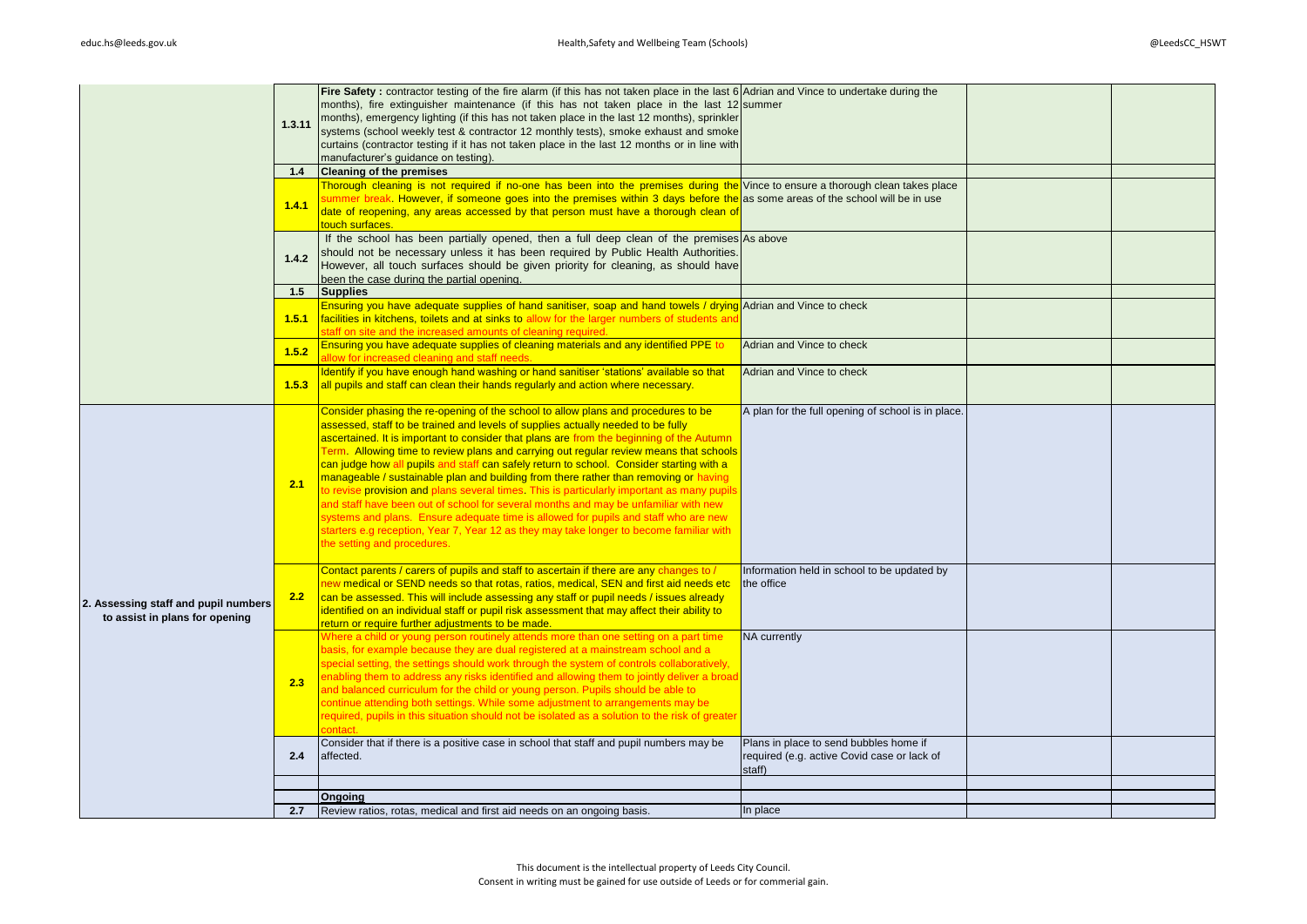|                                                                                 | 3.1   | Obtain up to date medical, allergy and emergency contact details from pupils and staff   Office to contact home for updates<br>prior to coming back on site wherever possible.                                                                                                                                                                                                                                                                                                                                                                                                                                                                                                                                                                                                                                                                                                                                                                                                                                                                                                                   |                                                                                                                                                 |  |
|---------------------------------------------------------------------------------|-------|--------------------------------------------------------------------------------------------------------------------------------------------------------------------------------------------------------------------------------------------------------------------------------------------------------------------------------------------------------------------------------------------------------------------------------------------------------------------------------------------------------------------------------------------------------------------------------------------------------------------------------------------------------------------------------------------------------------------------------------------------------------------------------------------------------------------------------------------------------------------------------------------------------------------------------------------------------------------------------------------------------------------------------------------------------------------------------------------------|-------------------------------------------------------------------------------------------------------------------------------------------------|--|
| 3. Updating pupil and staff details                                             | 3.2   | Re-assess if IPRAs or PBSPs are needed or need to be altered given the altered nature SR to check and implement measures<br>of the school use, day, timetable, staffing, medical needs, SEN adaptations<br>etcControl measures and risk ratings in those IPRAs / PBSPs may need to be altered<br>to reflect the current situation.                                                                                                                                                                                                                                                                                                                                                                                                                                                                                                                                                                                                                                                                                                                                                               |                                                                                                                                                 |  |
|                                                                                 | 3.3   | Staff should be made aware of any / reminded of medical conditions / needs of the<br>pupils they are caring for e.g. allergies, asthma etc. and devices such as epi pins and<br>inhalers should be available wherever the pupil is. Ensure staff are trained in their use.                                                                                                                                                                                                                                                                                                                                                                                                                                                                                                                                                                                                                                                                                                                                                                                                                       | Office to inform staff as is the usual practice                                                                                                 |  |
|                                                                                 | 3.4   | Food allergies / intolerances information should be shared with catering staff for staff<br>and children they may not already be aware of.                                                                                                                                                                                                                                                                                                                                                                                                                                                                                                                                                                                                                                                                                                                                                                                                                                                                                                                                                       | Office to inform the catering team as is the<br>usual practice                                                                                  |  |
|                                                                                 | 4.1   | There is activity / subject specific and shared resources quidance in sections 31 to 35<br>below.                                                                                                                                                                                                                                                                                                                                                                                                                                                                                                                                                                                                                                                                                                                                                                                                                                                                                                                                                                                                |                                                                                                                                                 |  |
|                                                                                 | 4.2   | It is still recommended that children and young people limit the amount of equipment<br>they bring into the setting each day, to essentials such as lunch boxes, hats, coats,<br>books, stationery and mobile phones. Bags are allowed.                                                                                                                                                                                                                                                                                                                                                                                                                                                                                                                                                                                                                                                                                                                                                                                                                                                          | Altered sections 4.2, 4.3, 4.4 and 4.5 and<br>moved to section 35. A letter has gone to<br>parents and pencil cases to be provided by<br>school |  |
| 4. Assess activities / lessons which<br>can take place                          | 4.3   | Amend / stagger timetables for activities using halls or classrooms where activities<br>cannot be done elsewhere e.g D&T, practical science, art, so that groups of pupils can<br>move around safely.                                                                                                                                                                                                                                                                                                                                                                                                                                                                                                                                                                                                                                                                                                                                                                                                                                                                                            | To be considered over the summer                                                                                                                |  |
|                                                                                 |       | <b>Ongoing</b>                                                                                                                                                                                                                                                                                                                                                                                                                                                                                                                                                                                                                                                                                                                                                                                                                                                                                                                                                                                                                                                                                   |                                                                                                                                                 |  |
|                                                                                 | 4.4   | Review how pupils and staff are interacting, numbers on site, how equipment is being<br>used and cease or re-instate activities / equipment as necessary.                                                                                                                                                                                                                                                                                                                                                                                                                                                                                                                                                                                                                                                                                                                                                                                                                                                                                                                                        | In place                                                                                                                                        |  |
|                                                                                 | 5.1   | Clear communication with parents / carers is essential from the school and the LA so In place (via Dojo for parents / carers)<br>they understand what schools can offer safely to their children.                                                                                                                                                                                                                                                                                                                                                                                                                                                                                                                                                                                                                                                                                                                                                                                                                                                                                                |                                                                                                                                                 |  |
|                                                                                 | 5.2   | All persons likely to come onto the school grounds must be informed they must not Information to be placed on the windows by<br>attend if they are displaying any symptoms of Coronavirus, or if they are self isolating the office team and in the newsletter<br>following Government Guidance for households with family members displaying<br>symptoms.                                                                                                                                                                                                                                                                                                                                                                                                                                                                                                                                                                                                                                                                                                                                       |                                                                                                                                                 |  |
|                                                                                 | 5.3   | This may be by newsletters, letters, emails, signs etc                                                                                                                                                                                                                                                                                                                                                                                                                                                                                                                                                                                                                                                                                                                                                                                                                                                                                                                                                                                                                                           | In place                                                                                                                                        |  |
| 5. Information to pupils, staff, parents<br>/ carers, visitors and contractors. | 5.4   | Update behaviour and staff policies to reflect the new rules and routines necessary to<br>reduce risk in your setting and agree how to communicate this to staff, pupils and<br>parents. The behaviour policy should include steps to be taken if pupils fail to follow the<br>new rules and routines or deliberately put themselves or others at risk e.g deliberately<br>coughing or spitting on another person. Both staff and pupil policies may include the<br>steps that could be taken if government guidance on social distancing and self isolating<br>outside of the school is not being followed and this places other persons in the school at<br>increased risk.                                                                                                                                                                                                                                                                                                                                                                                                                    | In place                                                                                                                                        |  |
|                                                                                 | 6.1   | Clinically Extremely Vulnerable persons. (Category 1), Clinically Vulnerable<br>persons (Category 2), BAME, males over 60 and pregnant staff.                                                                                                                                                                                                                                                                                                                                                                                                                                                                                                                                                                                                                                                                                                                                                                                                                                                                                                                                                    |                                                                                                                                                 |  |
| 6. Clinically extremely vulnerable and<br>vulnerable staff and pupils           | 6.1.1 | Shielding advice for all adults and children will pause on 1 August, subject to a All staff are expected to return in September<br>continued decline in the rates of community transmission of coronavirus (COVID-19). and all children. However, where this is not<br>This means that staff and pupils who will remain on the shielded patient list can also the case appropriate strategies will be<br>return to their setting, as can those who have family members who are shielding. It implemented to support their return to school,<br>remains the case that wider government policy advises those who can work from home work.<br>to do so. Government advice is that this will not be applicable to most school staff, but<br>where a role may be conducive to home working, e.g some administrative roles, school<br>leaders should consider what is feasible and appropriate. IPRAs and employee risk<br>assessments e.g WASPs must be carried out for all Category 1, 2 and 3 staff who are<br>now returning to work before they return to ensure it is as safe as possible. OH car |                                                                                                                                                 |  |
|                                                                                 |       | assist with medical advice for staff.                                                                                                                                                                                                                                                                                                                                                                                                                                                                                                                                                                                                                                                                                                                                                                                                                                                                                                                                                                                                                                                            |                                                                                                                                                 |  |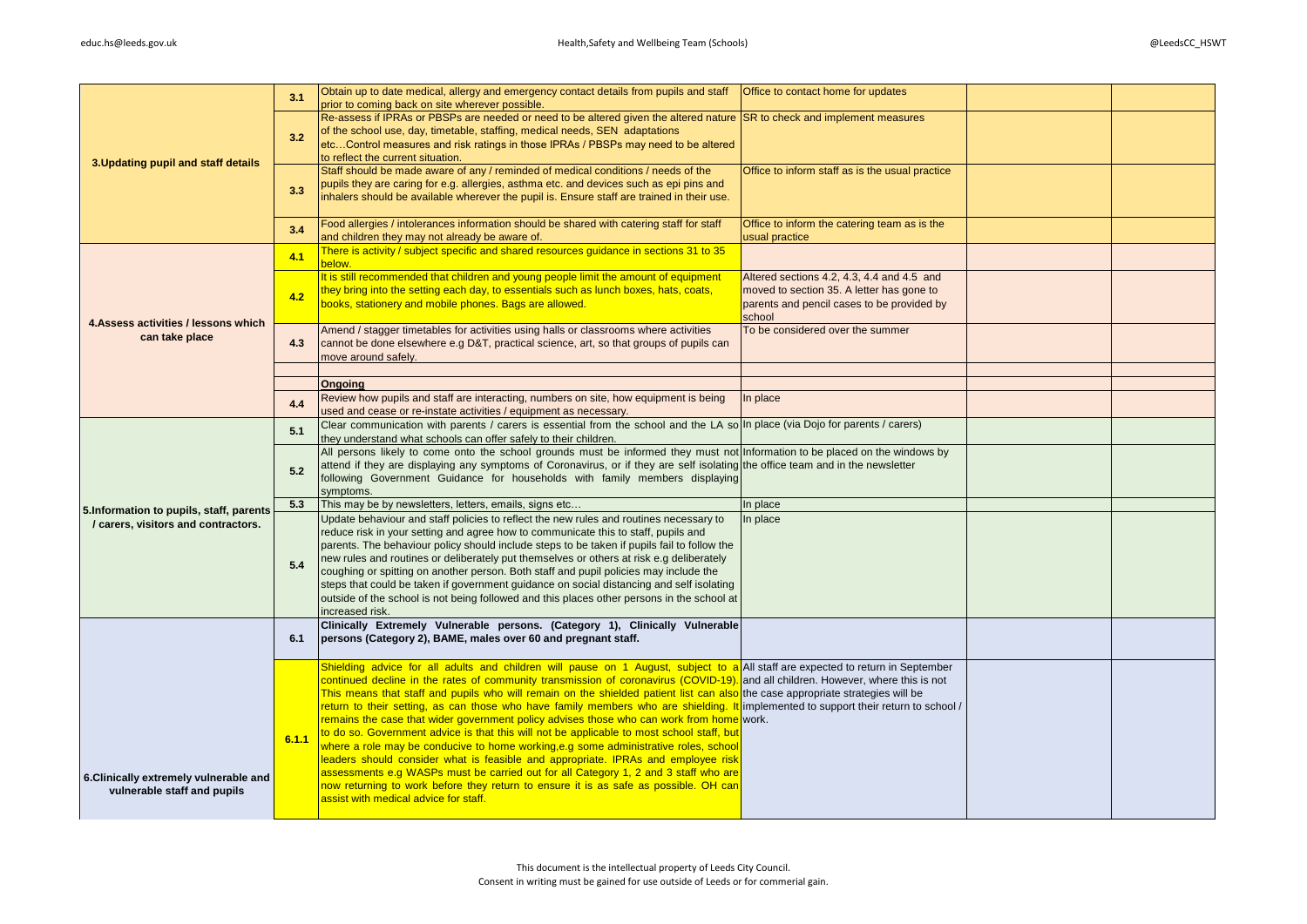|                                 | 6.1.2 | Some pupils or staff who are no longer required to shield, but are still generally under As above<br>the care of a specialist health professional may need to discuss their care with their<br>health professional before returning to school in September (usually at their next<br>planned clinical appointment). Any advice must be considered in an IPRA or WASP. OH<br>can assist with medical advice for staff.<br>Schools should be as flexible as possible in how members of staff previously in these As above<br>categories are deployed to enable them to work remotely where possible (for staff                                                                                                                                                                                                                                                                      |                                                                                                         |  |
|---------------------------------|-------|-----------------------------------------------------------------------------------------------------------------------------------------------------------------------------------------------------------------------------------------------------------------------------------------------------------------------------------------------------------------------------------------------------------------------------------------------------------------------------------------------------------------------------------------------------------------------------------------------------------------------------------------------------------------------------------------------------------------------------------------------------------------------------------------------------------------------------------------------------------------------------------|---------------------------------------------------------------------------------------------------------|--|
|                                 | 6.1.3 | previously in category 1), in roles in settings where it is more possible to maintain social<br>distancing or with the use of additional PPE (for staff previously in categories 1,2 and 3).                                                                                                                                                                                                                                                                                                                                                                                                                                                                                                                                                                                                                                                                                      |                                                                                                         |  |
| 7. Persons who are already      | 7.1   | All persons who are displaying symptoms must not come into school and should follow Staff and parents to be reminded<br>Government guidance on self isolating including test and trace.                                                                                                                                                                                                                                                                                                                                                                                                                                                                                                                                                                                                                                                                                           |                                                                                                         |  |
| displaying Coronavirus symptoms | 7.2   | Persons whose family members are displaying symptoms of Coronavirus must follow As above<br>Government guidance regarding self isolating including test and trace.                                                                                                                                                                                                                                                                                                                                                                                                                                                                                                                                                                                                                                                                                                                |                                                                                                         |  |
|                                 | 8.1   | All persons who develop Coronavirus symptoms (however mild) in between attendance<br>times or whilst on site, should follow government guidance on self-isolating (including<br>isolating for at least 7 days) and including test and trace. Staff or pupils on site when<br>they develop symptoms should be sent home as soon as possible. All staff and pupils<br>who are attending an education or childcare setting will have access to a test if they<br>display symptoms of coronavirus. It is anticipated settings will be provided with a small<br>number of home testing kits that they can give directly to parents/carers collecting a<br>pupil or to staff members who have developed symptoms at their setting where they<br>think providing one will significantly increase the likelihood of them getting tested.<br>Advice will be provided alongside these kits. | Plans in place for isolating prior to going home<br>being collected                                     |  |
|                                 | 8.2   | Whilst awaiting pick up persons should be isolated in a separate area with a closed<br>door (and preferably an open window). Pupils will need to be supervised whilst this<br>takes place. Consider if you can set aside a separate room to be available for potential<br>isolation of staff and pupils. If it is not possible to isolate them, move them to an area<br>which is at least 2 metres away from other people.                                                                                                                                                                                                                                                                                                                                                                                                                                                        | In place                                                                                                |  |
|                                 | 8.3   | An IIR face mask should be worn by the supervising adult if a distance of 2 metres<br>cannot be maintained. If contact with the child or young person is necessary, then<br>gloves, an apron and a IIR face mask should be worn by the supervising adult. If a risk<br>assessment determines that there is a risk of splashing to the eyes, for example from<br>coughing, spitting, or vomiting, then eye protection should also be worn.                                                                                                                                                                                                                                                                                                                                                                                                                                         | Masks and other PPE are available in school<br>(office.) Only the TA of one child should<br>require PPE |  |
|                                 | 8.4   | Where the initial child, young person or staff member with symptoms tests negative,<br>they can return to their setting and the fellow household members can end their self-<br>isolation.<br>Where a contact traced child, young person, or staff member tests negative following<br>the development of symptoms they will need to continue self -isolating until 14 days<br>after symptoms have started. Fellow household members can end their self-isolation.                                                                                                                                                                                                                                                                                                                                                                                                                 | In place - to be communicated with parents                                                              |  |
|                                 | 8.5   | Where the child, young person or staff member tests positive, contact PHE for advice<br>around which bubble(s) should be collapsed and staff and pupils sent home and<br>advised to self-isolate for 14 days. The other household members of that wider class or<br>group do not need to self-isolate unless the child, young person or staff member they<br>live with in that group subsequently develops symptoms. Inform DCS Alert.                                                                                                                                                                                                                                                                                                                                                                                                                                            | In place - to be communicated with parents                                                              |  |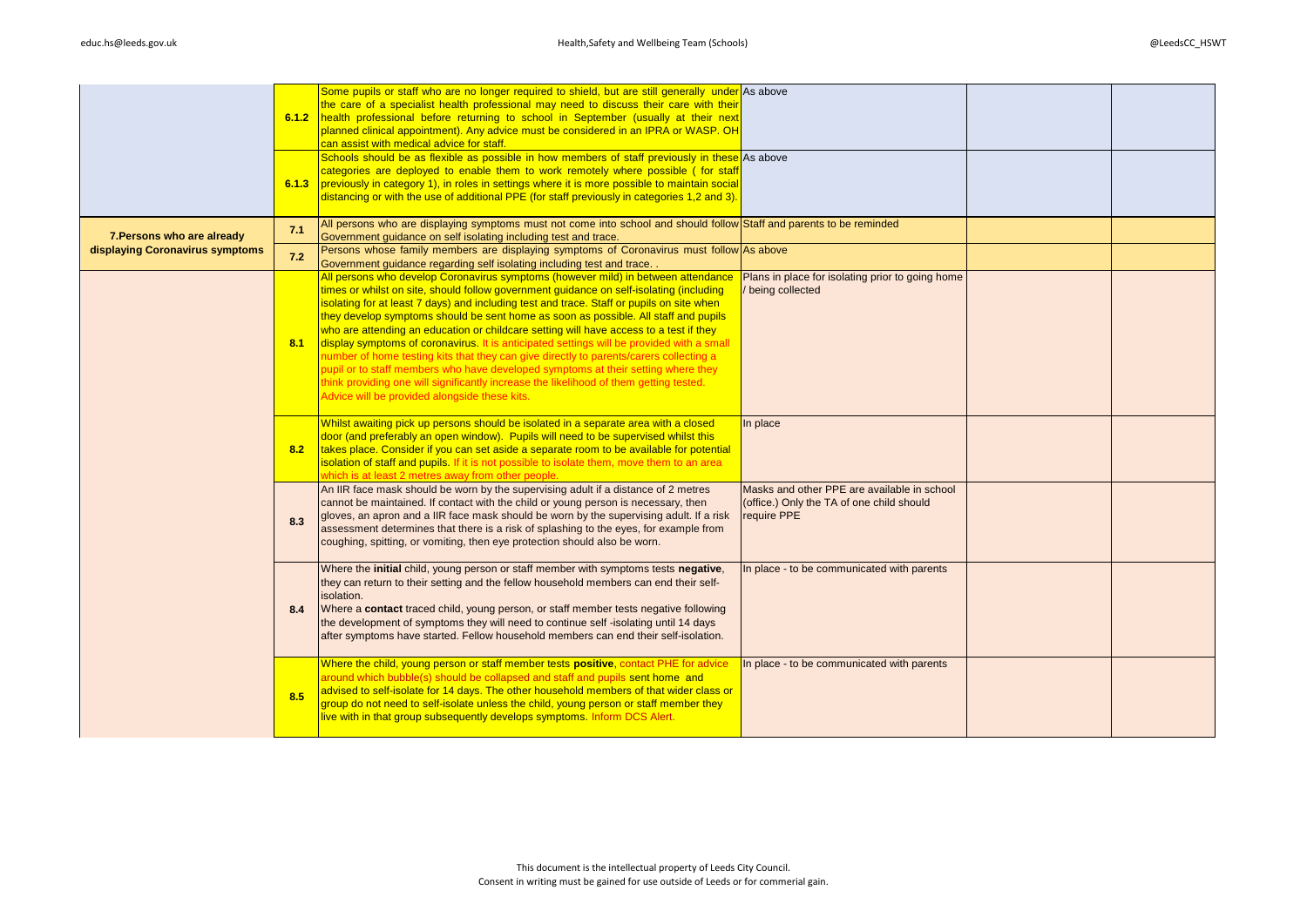| 8. Persons developing Coronavirus<br>symptoms who have been on site<br>previously or persons who develop<br>symptoms whilst on site | 8.6  | If settings have 2 or more confirmed cases within 14 days, or an overall rise in sickness<br>absence where coronavirus (COVID-19) is suspected, they may have an outbreak, and<br>must continue to work with their local health protection team who will be able to advise<br>if additional action is required. In some cases, health protection teams may recommend<br>that a larger number of other pupils self-isolate at home as a precautionary measure -<br>perhaps the whole site or year group. If settings are implementing controls from this list,<br>addressing the risks they have identified and therefore reducing transmission risks,<br>whole setting closure based on cases within the setting will not generally be necessary,<br>and should not be considered except on the advice of health protection teams.<br>In consultation with the local Director of Public Health, where an outbreak in a setting is<br>confirmed, a mobile testing unit may be dispatched to test others who may have been in<br>contact with the person who has tested positive. Testing will first focus on the person's<br>class, followed by their year group, then the whole setting if necessary, in line with<br>routine publish health outbreak control practice. | Advice to be followed by the SLT / office who<br>will contact the LA in the event of an outbreak                                                          |  |
|-------------------------------------------------------------------------------------------------------------------------------------|------|-------------------------------------------------------------------------------------------------------------------------------------------------------------------------------------------------------------------------------------------------------------------------------------------------------------------------------------------------------------------------------------------------------------------------------------------------------------------------------------------------------------------------------------------------------------------------------------------------------------------------------------------------------------------------------------------------------------------------------------------------------------------------------------------------------------------------------------------------------------------------------------------------------------------------------------------------------------------------------------------------------------------------------------------------------------------------------------------------------------------------------------------------------------------------------------------------------------------------------------------------------------------------|-----------------------------------------------------------------------------------------------------------------------------------------------------------|--|
|                                                                                                                                     | 8.7  | If a member of staff has helped someone who was unwell with a new, continuous cough Ensure all staff are aware of this information<br>or a high temperature, they do not need to go home unless they develop symptoms<br>themselves or the pupil or staff member subsequently tests positive. They should wash<br>their hands thoroughly for 20 seconds after any contact with someone who is unwell.                                                                                                                                                                                                                                                                                                                                                                                                                                                                                                                                                                                                                                                                                                                                                                                                                                                                   |                                                                                                                                                           |  |
|                                                                                                                                     | 8.8  | Clean core areas those staff or pupils have been in with standard cleaners /<br>disinfectants.                                                                                                                                                                                                                                                                                                                                                                                                                                                                                                                                                                                                                                                                                                                                                                                                                                                                                                                                                                                                                                                                                                                                                                          | <b>Update Vince and Adrian</b>                                                                                                                            |  |
|                                                                                                                                     | 8.9  | A separate sanitary facility should be provided for individuals who display symptoms.<br>These should be cleaned and disinfected using standard cleaning products before<br>being used by anyone else as should any areas they are isolated in.                                                                                                                                                                                                                                                                                                                                                                                                                                                                                                                                                                                                                                                                                                                                                                                                                                                                                                                                                                                                                         | The visitors' toilet next to the door to be used<br>for this and closed off if someone with<br>symptoms has used it                                       |  |
|                                                                                                                                     | 8.10 | Consider if possible the provision of an additional sterile classroom/space which could<br>be used to move a group to where a member of that group has displayed symptoms.<br>This may enable cleaning and disinfection of the potentially contaminated area.                                                                                                                                                                                                                                                                                                                                                                                                                                                                                                                                                                                                                                                                                                                                                                                                                                                                                                                                                                                                           | The meeting room (old science room will be<br>used for this)                                                                                              |  |
|                                                                                                                                     | 8.11 | Public Health England is clear that routinely taking the temperature of pupils is not<br>recommended as this is an unreliable method for identifying coronavirus (COVID-19).                                                                                                                                                                                                                                                                                                                                                                                                                                                                                                                                                                                                                                                                                                                                                                                                                                                                                                                                                                                                                                                                                            | An appropriate themometer is on order to<br>enable temperatures to be taken accurately                                                                    |  |
|                                                                                                                                     |      | Follow the quidance in Bulletin 12 - COVID 19 and CF50 if you have reasonable<br>grounds to suspect a member of staff or pupil has contracted Coronavirus through<br>attendance at school.                                                                                                                                                                                                                                                                                                                                                                                                                                                                                                                                                                                                                                                                                                                                                                                                                                                                                                                                                                                                                                                                              |                                                                                                                                                           |  |
|                                                                                                                                     |      | Follow the guidance in the local PHE guidance on Test and Trace, Government /<br>NHS Flow chart and the simple flowchart for cases - these are all available on<br><b>Leeds For Learning.</b>                                                                                                                                                                                                                                                                                                                                                                                                                                                                                                                                                                                                                                                                                                                                                                                                                                                                                                                                                                                                                                                                           | Altered PHE guidance expected soon.*                                                                                                                      |  |
|                                                                                                                                     |      | Useful information on self isolating                                                                                                                                                                                                                                                                                                                                                                                                                                                                                                                                                                                                                                                                                                                                                                                                                                                                                                                                                                                                                                                                                                                                                                                                                                    |                                                                                                                                                           |  |
|                                                                                                                                     |      | https://www.gov.uk/government/publications/covid-19-stay-at-home-guidance/stay-at-<br>nome-quidance-for-households-with-possible-coronavirus-covid-19-infection                                                                                                                                                                                                                                                                                                                                                                                                                                                                                                                                                                                                                                                                                                                                                                                                                                                                                                                                                                                                                                                                                                         |                                                                                                                                                           |  |
|                                                                                                                                     | 9.1  | Fravel patterns differ greatly between settings. If those patterns allow, settings should<br>consider staggered starts or adjusting start and finish times to keep groups apart as<br>they arrive and leave. Staggered start and finish times should not reduce the amount of<br>overall teaching time.                                                                                                                                                                                                                                                                                                                                                                                                                                                                                                                                                                                                                                                                                                                                                                                                                                                                                                                                                                 | Staggered times are not required here.<br>However, the opening time has been<br>increased by 10 minutes and the 1 access<br>point has been increased to 2 |  |
|                                                                                                                                     | 9.2  | Open as many access points into the school grounds during drop off and pick up as<br>possible to assist with social distancing and enabling ease of access for larger numbers<br>of pupils                                                                                                                                                                                                                                                                                                                                                                                                                                                                                                                                                                                                                                                                                                                                                                                                                                                                                                                                                                                                                                                                              | As above                                                                                                                                                  |  |
|                                                                                                                                     | 9.3  | Where possible have separate access and exit points into the building for different<br>groups of pupils and staff as close as possible to their designated classroom / work<br>areas. Rooms / work areas should be accessed directly from outside where possible.                                                                                                                                                                                                                                                                                                                                                                                                                                                                                                                                                                                                                                                                                                                                                                                                                                                                                                                                                                                                       | Plans in place                                                                                                                                            |  |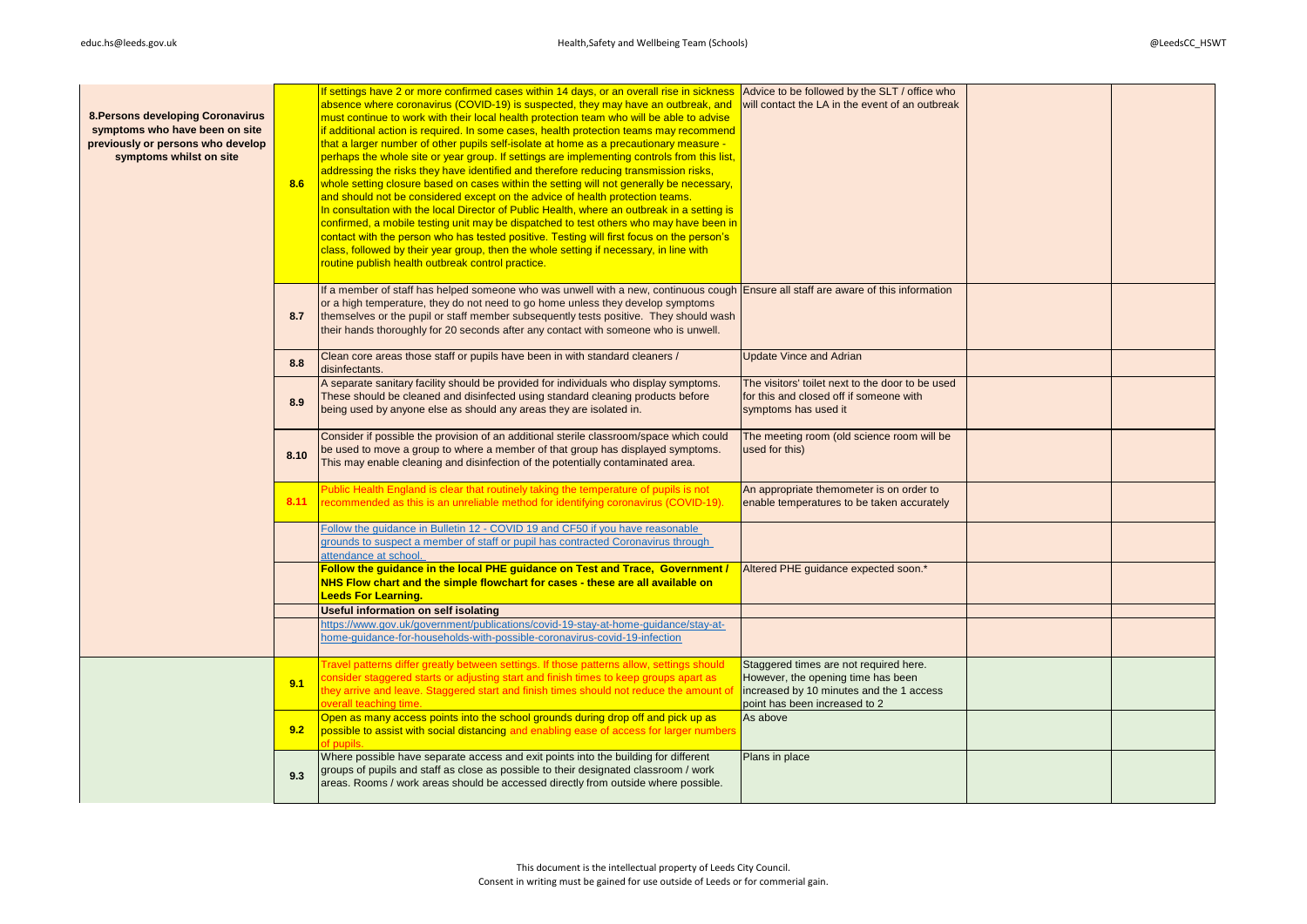| 9. Controlling access into the school<br>for staff, pupils and members of the<br>public. | 9.4  | Where possible, at drop off and pick up times to avoid the contamination of door<br>handles doors should be kept open or only opened / closed by the member of staff<br>responsible for that area and regularly cleaned / sanitised. Safeguarding and health and<br>safety must be assessed to see if this is appropriate, especially for younger children and<br>pupils with SEN needs and fire procedures will need to be altered to ensure those doors<br>are closed should the fire alarm sound.                                                                                                                                                                                                                                                                                                                        | Already in place                                                                                                     |  |
|------------------------------------------------------------------------------------------|------|-----------------------------------------------------------------------------------------------------------------------------------------------------------------------------------------------------------------------------------------------------------------------------------------------------------------------------------------------------------------------------------------------------------------------------------------------------------------------------------------------------------------------------------------------------------------------------------------------------------------------------------------------------------------------------------------------------------------------------------------------------------------------------------------------------------------------------|----------------------------------------------------------------------------------------------------------------------|--|
|                                                                                          | 9.5  | Parents and carers should be advised not to congregate in playgrounds / outside school Plans in place<br>and to observe social distancing. If possible areas outside drop off / pick up points<br>could be marked with social distance markers to help.                                                                                                                                                                                                                                                                                                                                                                                                                                                                                                                                                                     |                                                                                                                      |  |
|                                                                                          | 9.6  | Parents and carers should be advised that where possible only one adult at a time<br>should accompany their child to / from school.                                                                                                                                                                                                                                                                                                                                                                                                                                                                                                                                                                                                                                                                                         | Contact parents to remind / inform them                                                                              |  |
|                                                                                          | 9.7  | Parents and carers should be informed they should only come into the school building<br>ia the office reception area and by prior arrangement where possible.                                                                                                                                                                                                                                                                                                                                                                                                                                                                                                                                                                                                                                                               | As above                                                                                                             |  |
|                                                                                          | 9.8  | Staff should access and exit through the closest entrance to the area they will be based                                                                                                                                                                                                                                                                                                                                                                                                                                                                                                                                                                                                                                                                                                                                    | They will continue to come through the main<br>entrance                                                              |  |
|                                                                                          | 9.9  | Inform suppliers, contractors, visitors as far as possible of the times the school is open<br>and the procedures for accessing the site if these have changed.                                                                                                                                                                                                                                                                                                                                                                                                                                                                                                                                                                                                                                                              | SR, Vince and Adrian to take responsibility                                                                          |  |
|                                                                                          | 9.10 | Building plans can be utilised to plan and mark on any entry or exit routes to provide a<br>visual document for staff, pupils and parents / carers.                                                                                                                                                                                                                                                                                                                                                                                                                                                                                                                                                                                                                                                                         | JL to ensure pictures to be placed on Dojo                                                                           |  |
|                                                                                          | 9.11 | Ensure that staff working in the reception area / office are protected from face to face<br>contact e.g via the use of screens. Staff in open reception areas may require face<br>coverings or face shields if screens cannot be provided.                                                                                                                                                                                                                                                                                                                                                                                                                                                                                                                                                                                  | Ensure social distancing and encourage<br>parents to let us know when they are coming<br>into school via appointment |  |
|                                                                                          | 10.1 | Have hand wash stations or hand sanitisers at entrance points to the building and get<br>staff, visitors and pupils to use them on entry.                                                                                                                                                                                                                                                                                                                                                                                                                                                                                                                                                                                                                                                                                   | In place - Adrian and Vince to check                                                                                 |  |
|                                                                                          | 10.2 | Pupils and staff should wash their hands with soap and running water for at least 20<br>seconds on entering their allocated area and at regular intervals throughout the day,<br>particularly after going to the toilet, touching faces, coughing or sneezing, learning<br>outside and before and after eating. Paper towels should be available for drying hands.<br>Hand sanitiser could be utilised where handwashing is not practicable or possible. Staff<br>working with children and young people who spit uncontrollably may want more<br>opportunities to wash their hands than other staff, or, children and young people who<br>use saliva as a sensory stimulant or who struggle with 'catch it, bin it, kill it' may need<br>more opportunities to wash their hands than children and young people who do not. | Think about moblie hand washing stations if<br>required and remind children to wash their<br>hands                   |  |
| 10.Handwashing and hand sanitisers                                                       | 10.3 | If sinks are not available close to or in classrooms / work areas then hand sanitiser<br>nust be provided.                                                                                                                                                                                                                                                                                                                                                                                                                                                                                                                                                                                                                                                                                                                  | In place - to be checked by Vince and Adrian                                                                         |  |
| (N.B Regular and thorough hand<br>cleaning is going to be needed for the                 | 10.4 | All persons should wash their hands or use hand sanitiser before leaving the premises<br>r changing work areas.                                                                                                                                                                                                                                                                                                                                                                                                                                                                                                                                                                                                                                                                                                             | Remind staff who move about school                                                                                   |  |
| foreseeable future.)                                                                     | 10.5 | Tissues should be available in all group areas and should be single use only and binned Office to check<br>after use.                                                                                                                                                                                                                                                                                                                                                                                                                                                                                                                                                                                                                                                                                                       |                                                                                                                      |  |
|                                                                                          | 10.6 | Any waste products used by staff or pupils that start to show symptoms whilst in school<br>should be double bagged and kept (securely) for 72 hours before being disposed of via<br>the usual waste route. NB the virus cannot survive on a surface for more than 72 hours<br>according to current guidance.                                                                                                                                                                                                                                                                                                                                                                                                                                                                                                                | In place                                                                                                             |  |
|                                                                                          | 10.7 | In addition staff are to wash hands or use hand sanitiser on entry to staff rooms, before<br>and after preparing food and drinks, and before leaving.                                                                                                                                                                                                                                                                                                                                                                                                                                                                                                                                                                                                                                                                       | Remind staff and erect the additional<br>sanitisers                                                                  |  |
|                                                                                          | 10.8 | Identify if supervision of hand sanitiser use is necessary given the risks around<br>ingestion. Small children and pupils with complex needs should continue to be helped<br>to clean their hands properly. Skin friendly skin cleaning wipes can be used as an<br>alternative.                                                                                                                                                                                                                                                                                                                                                                                                                                                                                                                                             | Monitoring in place                                                                                                  |  |
|                                                                                          | 10.9 | Sanitising products should be non alcohol based in areas where there may be sparks or NA. Emma to check in kitched area<br>naked flames e.g science labs, kitchens and some D&T rooms.                                                                                                                                                                                                                                                                                                                                                                                                                                                                                                                                                                                                                                      |                                                                                                                      |  |
|                                                                                          | 11.1 | <b>General Cleaning</b>                                                                                                                                                                                                                                                                                                                                                                                                                                                                                                                                                                                                                                                                                                                                                                                                     |                                                                                                                      |  |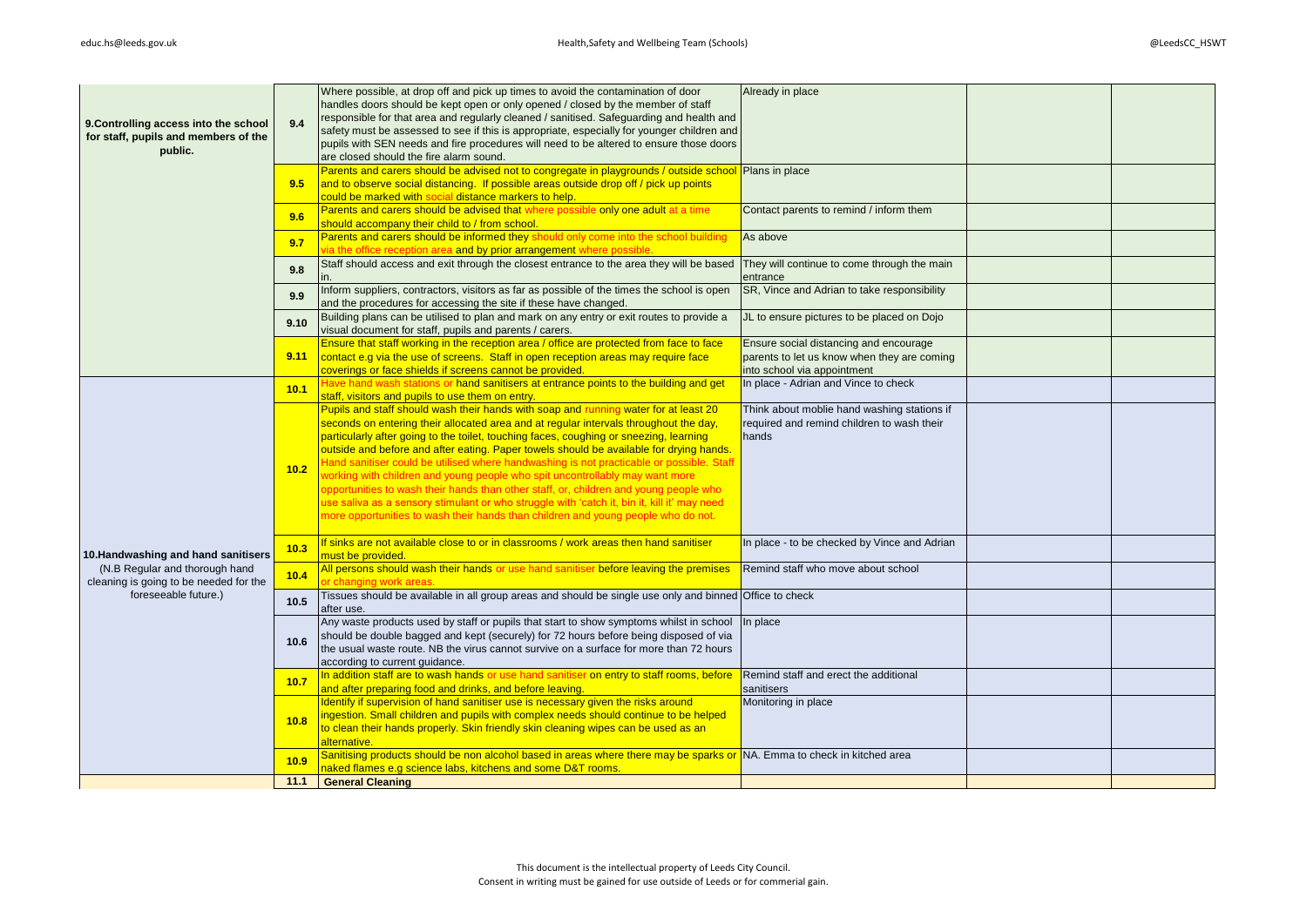|             | 11.1.1         | Cleaning should be carried out using standard cleaning chemicals/disinfectant and / or Vince to check<br>anti-viral wipes and sprays. Guidance is available in<br>https://www.gov.uk/government/publications/covid-19-decontamination-in-non-<br>healthcare-settings                                                                                                                                                                                                                                                                                                                                                                                                                                                                                                                                                                                                           |                                                                         |  |
|-------------|----------------|--------------------------------------------------------------------------------------------------------------------------------------------------------------------------------------------------------------------------------------------------------------------------------------------------------------------------------------------------------------------------------------------------------------------------------------------------------------------------------------------------------------------------------------------------------------------------------------------------------------------------------------------------------------------------------------------------------------------------------------------------------------------------------------------------------------------------------------------------------------------------------|-------------------------------------------------------------------------|--|
|             | 11.1.2         | Have a dedicated provision of cleaning products in each classroom / work area in use<br>containing hand sanitisers, anti – viral wipes / sprays, paper towels, soap, tissues e.g in classrooms<br>a container like a storage box, workbox etc so it is easy to pick up and move around the<br>space as required. These should be stored out of reach of pupils. Depending on the<br>layout of spaces and in order to aid social distancing more than 1 bin may be needed in<br>each room i.e. 1 by staff locations and 1 where pupils are located.                                                                                                                                                                                                                                                                                                                             | Office to check sufficient products in                                  |  |
|             | 11.1.3         | Frequent cleaning should take place for regularly touched surfaces e.g. door handles,<br>tables, chairs, toilets, wash basins etc. and rooms or shared areas that are used by<br>different groups. Where pupils are able to (based on their ability) it is acceptable for<br>pupils to assist with wiping down dining tables, desks, chairs, equipment etc at the<br>beginning and / or end of a session (which may be a lesson if they are moving rooms),<br>or at regular points throughout the day (if they are not moving spaces / rooms).<br>Cleaning is especially important if other groups will be using the areas / equipment in<br>the next 3 days. They should be supervised to ensure it is done properly and safely. If<br>pupils or staff have allergies to the products they should not use them or they could use<br>non latex gloves (for contact allergies). | In place. Children currently not involved -<br>however, this may change |  |
|             |                | Clean surfaces that children and young people are touching, such as toys, books,<br>11.1.4 desks, chairs, doors, sinks, toilets, light switches, bannisters, more regularly than<br>normal.                                                                                                                                                                                                                                                                                                                                                                                                                                                                                                                                                                                                                                                                                    | In place                                                                |  |
| 11.Cleaning | 11.1.5         | Shared materials and surfaces should be cleaned and disinfected more frequently.<br>Shared sand and water play trays and soft dough should be avoided (unless changed<br>regularly throughout the day) and could be replaced by single user alternatives.                                                                                                                                                                                                                                                                                                                                                                                                                                                                                                                                                                                                                      | Inform staff to refer to Adrian / Vince if<br>required                  |  |
|             | 11.1.6         | Staff undertaking wider cleaning should wear disposable gloves and aprons and change Will take place if staff move areas<br>these after cleaning each separate area.                                                                                                                                                                                                                                                                                                                                                                                                                                                                                                                                                                                                                                                                                                           |                                                                         |  |
|             |                |                                                                                                                                                                                                                                                                                                                                                                                                                                                                                                                                                                                                                                                                                                                                                                                                                                                                                |                                                                         |  |
|             | 11.2<br>11.2.1 | Rooms used for Isolating persons displaying symptoms<br>Rooms used for isolating pupils or staff who display symptoms of Coronavirus could be<br>left for 72 hours if possible and then normal cleaning resumed or a deep clean of that<br>room should be undertaken.                                                                                                                                                                                                                                                                                                                                                                                                                                                                                                                                                                                                          | <b>Meeting room</b>                                                     |  |
|             |                |                                                                                                                                                                                                                                                                                                                                                                                                                                                                                                                                                                                                                                                                                                                                                                                                                                                                                |                                                                         |  |
|             | 11.3           | <b>Clothing</b>                                                                                                                                                                                                                                                                                                                                                                                                                                                                                                                                                                                                                                                                                                                                                                                                                                                                |                                                                         |  |
|             | 11.3.1         | There is no need for anything other than normal personal hygiene and washing of<br>clothes following a day in school.                                                                                                                                                                                                                                                                                                                                                                                                                                                                                                                                                                                                                                                                                                                                                          | Deleted relaxing uniform or need for clean<br>clothes daily             |  |
|             | 11.4           | Hygiene Suites / Intimate Care Facilities                                                                                                                                                                                                                                                                                                                                                                                                                                                                                                                                                                                                                                                                                                                                                                                                                                      |                                                                         |  |
|             | 11.4.1         | Hygiene suites and intimate care facilities should be cleaned between pupils including<br>slings and hoists, control panels. See Section 17 for PPE guidance.                                                                                                                                                                                                                                                                                                                                                                                                                                                                                                                                                                                                                                                                                                                  | In place                                                                |  |
|             |                |                                                                                                                                                                                                                                                                                                                                                                                                                                                                                                                                                                                                                                                                                                                                                                                                                                                                                |                                                                         |  |
|             | 11.5           | <b>Leeds City Council / FM cleaning providers</b>                                                                                                                                                                                                                                                                                                                                                                                                                                                                                                                                                                                                                                                                                                                                                                                                                              |                                                                         |  |
|             |                | Additional / alterations to cleaning may be available on request – for example LCC FM<br>cleaning may be able to provide:-                                                                                                                                                                                                                                                                                                                                                                                                                                                                                                                                                                                                                                                                                                                                                     | Vince to organise if required                                           |  |
|             |                | Changes to contracted cleaning if areas to clean have been reduced then the cleaning<br>team may be able to utilise the extra contracted time to do:-                                                                                                                                                                                                                                                                                                                                                                                                                                                                                                                                                                                                                                                                                                                          | As above                                                                |  |
|             |                | 11.5.1 Enhanced cleans of areas, which may include other items not on contract or a more<br>thorough clean of touch points.                                                                                                                                                                                                                                                                                                                                                                                                                                                                                                                                                                                                                                                                                                                                                    | As above                                                                |  |
|             |                | Cleaning of hard surface toys such as plastics, wood, sports equipment etc.                                                                                                                                                                                                                                                                                                                                                                                                                                                                                                                                                                                                                                                                                                                                                                                                    | As above                                                                |  |
|             |                | Additional hours throughout the day i.e. midday cleans if school attendance is to be split NA<br>between morning and afternoon.                                                                                                                                                                                                                                                                                                                                                                                                                                                                                                                                                                                                                                                                                                                                                |                                                                         |  |
|             |                | <b>Government Guidance states that:</b><br><b>Minimising contacts</b>                                                                                                                                                                                                                                                                                                                                                                                                                                                                                                                                                                                                                                                                                                                                                                                                          | Altered                                                                 |  |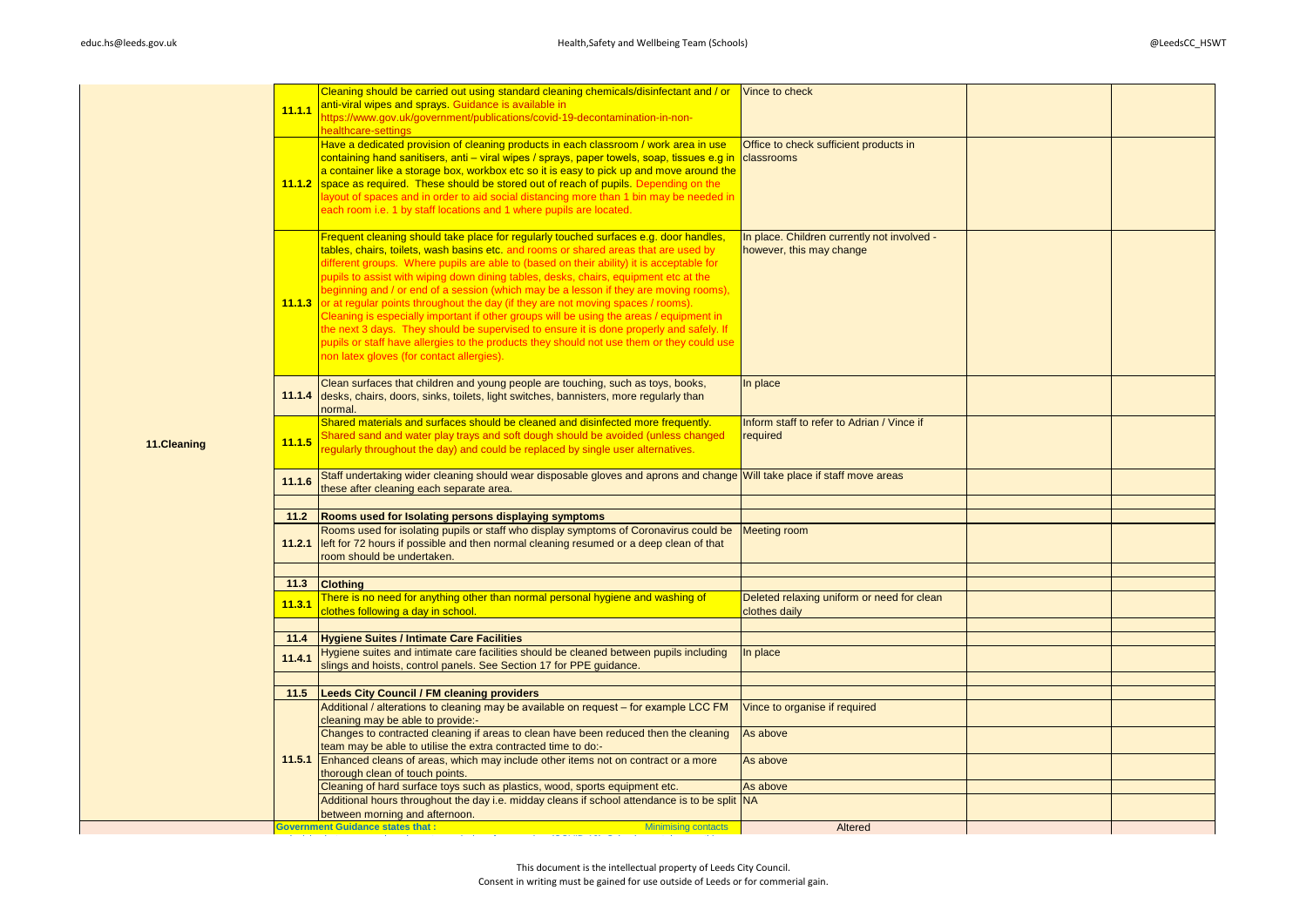|        | and mixing between people reduces transmission of coronavirus (COVID-19). Schools must do everything<br>possible to minimise contacts and mixing while delivering a broad and balanced curriculum.<br>The overarching principle to apply is reducing the number of contacts between children and staff. This can be<br>achieved through keeping groups separate (in 'bubbles') and through maintaining distance between<br>individuals. These are not alternative options and both measures will help, but the balance between them will<br>change depending on the ability of those attending the setting to distance, the lay out of the setting, and the<br>feasibility of keeping distinct groups separate while offering a broad curriculum.<br>We recognise that maintaining distance or forming bubbles could be particularly difficult in special settings,<br>and it is likely that for younger children the emphasis will be on separating groups, and for older children it will<br>be on distancing. For children old enough, they should also be supported to maintain distance and not touch<br>staff where possible.<br>Maintaining distinct groups or bubbles that do not mix makes it quicker and easier in the event of a positive<br>case to identify those who may need to self-isolate, and keep that number as small as possible.<br>The use of small groups restricts the normal operation of education settings and presents both educational<br>and logistical challenges, including the cleaning and use of shared spaces, such as the playgrounds, dining<br>halls, and toilets, and therapy rooms. This is the case in both primary and secondary schools, but is<br>particularly difficult in secondary schools, and special settings.<br>In this quidance for the autumn term, maintaining consistent groups remains important, but given the<br>decrease in the prevalence of coronavirus (COVID-19) and the resumption of the full range of curriculum<br>subjects, settings may need to change the emphasis on bubbles within their system of controls and increase<br>the size of these. Both the approaches of separating groups and maintaining distance are not 'all-or-nothing'<br>options, and will still bring benefits even if implemented partially. |                                         |  |
|--------|------------------------------------------------------------------------------------------------------------------------------------------------------------------------------------------------------------------------------------------------------------------------------------------------------------------------------------------------------------------------------------------------------------------------------------------------------------------------------------------------------------------------------------------------------------------------------------------------------------------------------------------------------------------------------------------------------------------------------------------------------------------------------------------------------------------------------------------------------------------------------------------------------------------------------------------------------------------------------------------------------------------------------------------------------------------------------------------------------------------------------------------------------------------------------------------------------------------------------------------------------------------------------------------------------------------------------------------------------------------------------------------------------------------------------------------------------------------------------------------------------------------------------------------------------------------------------------------------------------------------------------------------------------------------------------------------------------------------------------------------------------------------------------------------------------------------------------------------------------------------------------------------------------------------------------------------------------------------------------------------------------------------------------------------------------------------------------------------------------------------------------------------------------------------------------------------------------------------------------------------------------------------------------------------|-----------------------------------------|--|
| 12.1   | <b>Corridors and Circulation Spaces</b>                                                                                                                                                                                                                                                                                                                                                                                                                                                                                                                                                                                                                                                                                                                                                                                                                                                                                                                                                                                                                                                                                                                                                                                                                                                                                                                                                                                                                                                                                                                                                                                                                                                                                                                                                                                                                                                                                                                                                                                                                                                                                                                                                                                                                                                        |                                         |  |
|        |                                                                                                                                                                                                                                                                                                                                                                                                                                                                                                                                                                                                                                                                                                                                                                                                                                                                                                                                                                                                                                                                                                                                                                                                                                                                                                                                                                                                                                                                                                                                                                                                                                                                                                                                                                                                                                                                                                                                                                                                                                                                                                                                                                                                                                                                                                |                                         |  |
| 12.1.1 | Corridors could be marked out with social distancing indicators as a visual aid for staf<br>and pupils if it is appropriate / useful.                                                                                                                                                                                                                                                                                                                                                                                                                                                                                                                                                                                                                                                                                                                                                                                                                                                                                                                                                                                                                                                                                                                                                                                                                                                                                                                                                                                                                                                                                                                                                                                                                                                                                                                                                                                                                                                                                                                                                                                                                                                                                                                                                          | change from 2m <sup>*</sup>             |  |
| 12.1.2 | A system for movement around school, into / out of classrooms, use of toilets should be In place<br>devised to avoid paths crossing where possible e.g use of one way systems, 2m<br>queues, controlled access / exit. Staggering break times, lunchtimes and lesson<br>change over will help minimise corridor occupancy.                                                                                                                                                                                                                                                                                                                                                                                                                                                                                                                                                                                                                                                                                                                                                                                                                                                                                                                                                                                                                                                                                                                                                                                                                                                                                                                                                                                                                                                                                                                                                                                                                                                                                                                                                                                                                                                                                                                                                                     |                                         |  |
|        |                                                                                                                                                                                                                                                                                                                                                                                                                                                                                                                                                                                                                                                                                                                                                                                                                                                                                                                                                                                                                                                                                                                                                                                                                                                                                                                                                                                                                                                                                                                                                                                                                                                                                                                                                                                                                                                                                                                                                                                                                                                                                                                                                                                                                                                                                                |                                         |  |
| 12.2   | <b>Bubble sizes and Classrooms / Learning Areas</b><br>Settings should assess their circumstances and look to implement 'bubbles' of an<br>appropriate size, to achieve the greatest reduction in contact and mixing, without unduly movement of staff.<br>limiting the quality or breadth of teaching, or access for support and specialist staff and<br>therapists. This may be by class group, year group or phase depending on the age of<br>the pupils, the school layout, the nature of the curriculum and the logistics of breaks,<br>12.2.1 lunchtimes and movement throughout the school. In secondary schools, particularly at<br>KS 4 and KS 5, this is likely to need to be the size of a year group to enable schools to<br>deliver the full range of curriculum subjects and students to receive specialist teaching.<br>If this can be achieved with small groups, they are recommended. At primary school,<br>and in KS 3 schools may be able to implement smaller groups the size of a full class.                                                                                                                                                                                                                                                                                                                                                                                                                                                                                                                                                                                                                                                                                                                                                                                                                                                                                                                                                                                                                                                                                                                                                                                                                                                                            | Year group bubbles in place with little |  |
|        | Whatever the size of the group, they should be kept apart from other groups where<br>possible and children and young people that are able should be encouraged to keep<br>their distance within groups. Settings with the capability to do it should take steps to<br>limit interaction, sharing of rooms and social spaces between groups as much as<br>12.2.2 possible. It is recognised that younger children and those with complex needs will not<br>be able to maintain social distancing and it is acceptable for them not to distance within<br>their group. For children old enough, they should also be supported to maintain<br>distance and not touch staff and their peers where possible.                                                                                                                                                                                                                                                                                                                                                                                                                                                                                                                                                                                                                                                                                                                                                                                                                                                                                                                                                                                                                                                                                                                                                                                                                                                                                                                                                                                                                                                                                                                                                                                        | In place                                |  |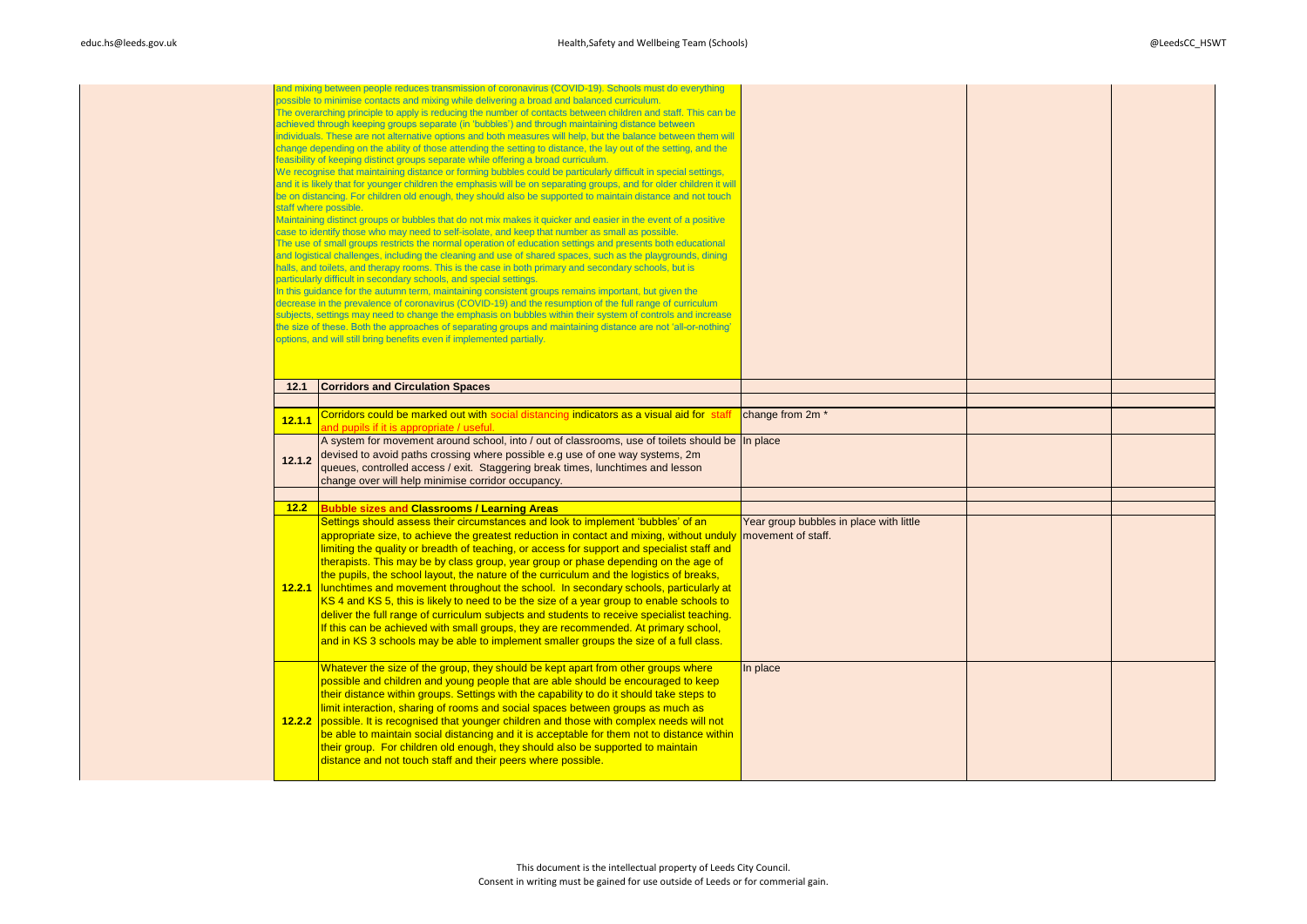|                                 |         | Classrooms desks (if in use) should be laid out to enable staff and pupils to move                                                                                   | In place across years 1 - 6. However, it is not |  |
|---------------------------------|---------|----------------------------------------------------------------------------------------------------------------------------------------------------------------------|-------------------------------------------------|--|
|                                 |         | around the room safely and be facing forward or side by side where possible. Furniture                                                                               | possible for Reception where tables may be      |  |
|                                 | 12.2.3  | equipment surplus to requirements could be removed to assist social distancing,                                                                                      | grouped                                         |  |
|                                 |         | movement round the class, and reduce potential touch points.                                                                                                         |                                                 |  |
|                                 |         |                                                                                                                                                                      |                                                 |  |
|                                 |         | Consider the rotation of resources to limit what needs to be cleaned on a daily basis                                                                                | Changed from removal of resources for early     |  |
|                                 | 12.2.4  | and to allow access to a range of activities.                                                                                                                        | vears                                           |  |
|                                 |         | For older year groups consider locating staff members at designated points where                                                                                     | NA during school hours                          |  |
|                                 | 12.2.5  | possible.                                                                                                                                                            |                                                 |  |
|                                 |         | If other members of staff need to move around different 'bubbles' they should ensure                                                                                 | Changed from stay in doorway - this allows for  |  |
|                                 |         | they maintain 2m social distancing wherever possible. Administration of emergency first                                                                              | PPA cover etc*                                  |  |
|                                 |         | aid is an exception to this. For classroom support, lesson observations, informative,                                                                                |                                                 |  |
|                                 |         | 12.2.6 supervisory or supportive reasons other staff may need to enter work areas. If they do                                                                        |                                                 |  |
|                                 |         | they should maintain social distancing or use other mitigations such as PPE, Perspex                                                                                 |                                                 |  |
|                                 |         | screens and observe good hand hygiene.                                                                                                                               |                                                 |  |
|                                 |         |                                                                                                                                                                      |                                                 |  |
|                                 |         | Staff and pupils should stay in the same specified groups throughout their attendance                                                                                | In place                                        |  |
|                                 |         | time and each subsequent time wherever possible and sit at the same desks on                                                                                         |                                                 |  |
|                                 | 12.2.7  | consecutive days (if applicable and possible.) It is recognised this may not be possible<br>in secondary schools due to the subject and streamed nature of teaching. |                                                 |  |
|                                 |         |                                                                                                                                                                      |                                                 |  |
|                                 |         | As far as possible, ensure that consistent staff are assigned to each 'bubble' and that                                                                              | In place                                        |  |
|                                 |         | movement between bubbles is limited. It is recognised that there will be a need in some                                                                              |                                                 |  |
|                                 |         | settings for staff to move between bubbles e.g for subject specific teaching, targeted                                                                               |                                                 |  |
|                                 | 12.2.8  | work etc Staff should ensure social distancing is observed as far as possible with                                                                                   |                                                 |  |
|                                 |         | pupils. In secondary settings this may mean a designated teaching space at the front of                                                                              |                                                 |  |
|                                 |         | the class.                                                                                                                                                           |                                                 |  |
|                                 |         | Ensure that wherever possible pupils use the same classroom or area of a setting                                                                                     | In place                                        |  |
|                                 | 12.2.9  | throughout the day, with a thorough cleaning of the rooms at the end of the day. It is                                                                               |                                                 |  |
|                                 |         | recognised this may not be possible in secondary schools due to the subject and                                                                                      |                                                 |  |
|                                 |         | streamed nature of teaching.<br>All bubbles of pupils and the staff working with those bubbles should be kept separate                                               | Staff will move as little as possible           |  |
|                                 |         | in different areas with sinks available wherever possible. It is recognised that some                                                                                |                                                 |  |
|                                 |         | staff e.g. staff in secondary settings and support staff, will need to move around                                                                                   |                                                 |  |
|                                 | 12.2.10 | different areas and bubbles in the school. Social distancing between bubbles and staff,                                                                              |                                                 |  |
| 12. Bubbles / Social Distancing |         | including when moving around school, should be maintained as far as possible.                                                                                        |                                                 |  |
|                                 |         |                                                                                                                                                                      |                                                 |  |
|                                 | 12.2.11 | Where possible consider carrying out any necessary closer supervision side on rather                                                                                 | Ensure staff are aware                          |  |
|                                 |         | than face on. Perspex screens or face shields could be used.                                                                                                         |                                                 |  |
|                                 |         | Adults must keep a social distance of 2m away from other adults wherever possible                                                                                    | Staff aware                                     |  |
|                                 |         | 12.2.12 including in class, during supervision, at break times and moving around school.                                                                             |                                                 |  |
|                                 |         | PPA time - staff moving between bubbles for PPA time should be limited as far as                                                                                     | Staff will be reminded to do social distancing  |  |
|                                 |         | possible e.g not working across multiple different bubbles every day unless they can                                                                                 | as there will be some movement to cover         |  |
|                                 |         | 12.2.13 maintain social distancing. Consider grouping staff to a smaller number of PPA bubbles,                                                                      | classes' PPA time. Staff will wash their hands  |  |
|                                 |         | having PPA when outside areas / activities could be used, use of HLTAs and TAs that                                                                                  | when moving from one area to the other and      |  |
|                                 |         | are already part of that bubble where appropriate, and the use of PPE if close contact is                                                                            | hand sanitister will be available               |  |
|                                 |         | required.                                                                                                                                                            |                                                 |  |
|                                 | 12.4    | <b>Outdoor Areas</b>                                                                                                                                                 |                                                 |  |
|                                 |         | Pupils should remain in their 'bubbles' when outside and socially distance where                                                                                     | Outdoor areas will be zoned                     |  |
|                                 | 12.4.1  | possible. Zoning outside areas for different bubbles may assist with this. Staff                                                                                     |                                                 |  |
|                                 |         | supervising should maintain social distancing as far as possible.                                                                                                    |                                                 |  |
|                                 |         |                                                                                                                                                                      |                                                 |  |
|                                 |         | 12.5 Breaks and Lunchtimes                                                                                                                                           |                                                 |  |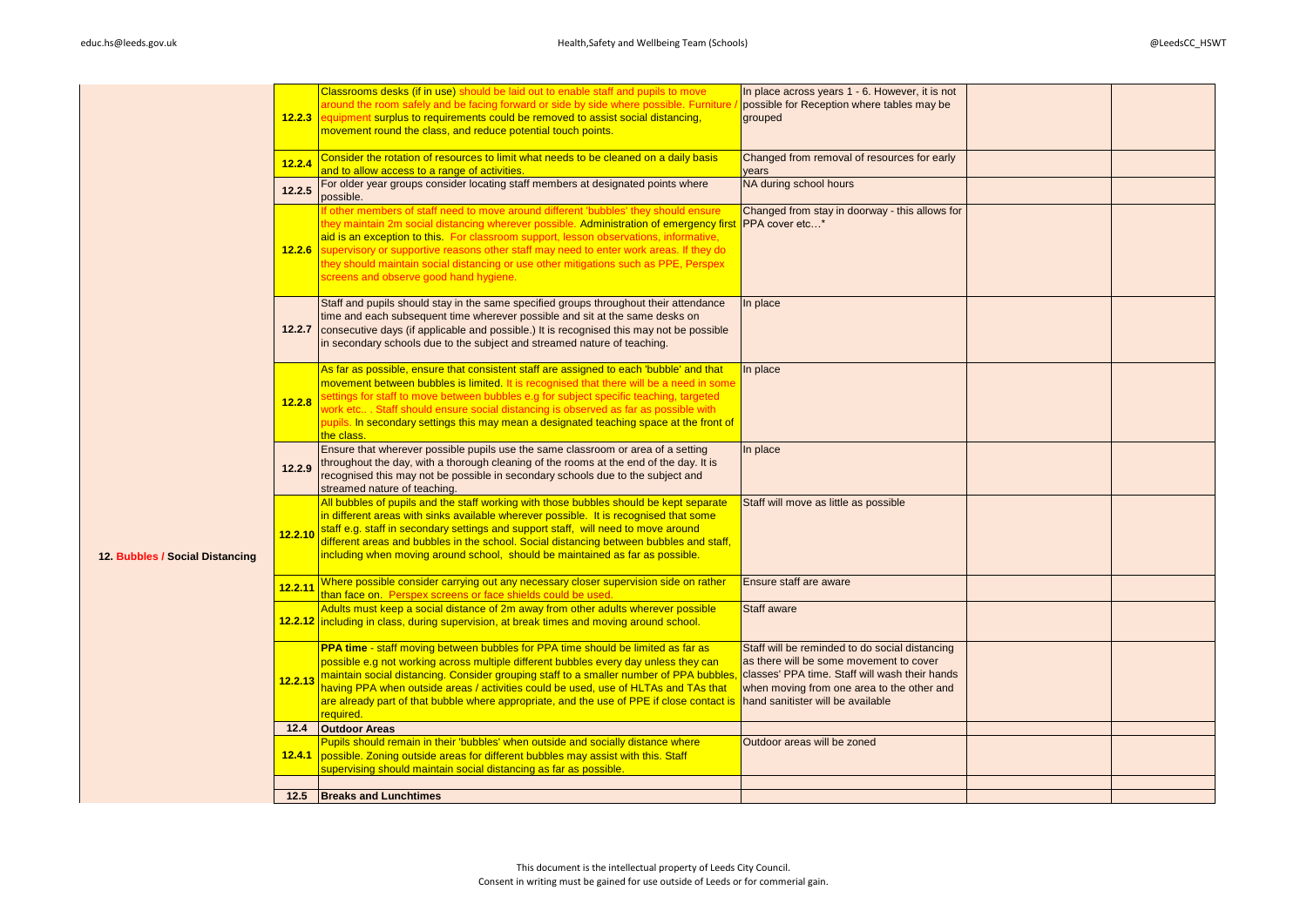| 12.5.1         | Breaks and lunchtimes could be staggered to allow safer movement around the school, Plan in place<br>safer use of the play areas and dining halls and cleaning between 'bubbles'.                                                                                                                                                                                                                                                                                                                                                                                                     |                                                                                                                                                                                                                                                |  |
|----------------|---------------------------------------------------------------------------------------------------------------------------------------------------------------------------------------------------------------------------------------------------------------------------------------------------------------------------------------------------------------------------------------------------------------------------------------------------------------------------------------------------------------------------------------------------------------------------------------|------------------------------------------------------------------------------------------------------------------------------------------------------------------------------------------------------------------------------------------------|--|
| 12.5.2         | If it not possible to achieve social distancing and clean tables and seating between<br>groups of pupils and staff in the dining hall then lunch should be served in the areas the<br>groups are based in and not all together in dining halls. Staggering lunch and accessing<br>the dining area on a rota may help. YBubbles' should not mix in the dining hall or outside<br>although more than one bubble can use an area if the bubbles can be kept 2m apart.<br>Also see 24.3 below.                                                                                            | Tentative plan in place for lunches. However,<br>this may evolve and change after the first<br>couple of weeks                                                                                                                                 |  |
| 12.6           | <b>Toilets</b>                                                                                                                                                                                                                                                                                                                                                                                                                                                                                                                                                                        |                                                                                                                                                                                                                                                |  |
| 12.6.1         | Different groups do not need to be allocated their own toilet blocks, but toilets will need<br>to be cleaned regularly and pupils must be encouraged to clean their hands thoroughly<br>after using the toilet. The use of hand sanitiser stations outside / inside toilets may<br>assist with this as pupil volumes increase. Where possible use of toilets should be as<br>close to their learning base or on a rota with social distancing observed if groups have<br>share / mix e.g. staff toilets, shared toilets off corridors / between classrooms.                           | Designated toilets cannot be changed<br>however, children will be reminded to wash<br>their hands and lunch supervisors will wipe the<br>toilets at lunch times. Toilets to be monitered<br>closely by teachers, TAs, SLT and cleaning<br>team |  |
| 12.6.2         | Limit the number of children or young people who use the toilet facilities at one time.                                                                                                                                                                                                                                                                                                                                                                                                                                                                                               | Allow children to go to the children during<br>class time to reduce the numbers at break<br>times                                                                                                                                              |  |
| 12.6.3         | Wash hands before and after using the toilet (or use hand sanitisers if hand washing is<br>difficult to achieve).                                                                                                                                                                                                                                                                                                                                                                                                                                                                     | Where possible however, children will be<br>reminded but not individually checked                                                                                                                                                              |  |
| 12.6.4         | Where possible staff should use the staff toilets as close to their work areas as possible<br>and follow social distancing guidelines when moving to / from them.                                                                                                                                                                                                                                                                                                                                                                                                                     | In place                                                                                                                                                                                                                                       |  |
| 12.6.5         | For older pupils and staff toilets it is good practice for pupils and staff using the facilities In place<br>to wipe down door handles, toilet seats and flush handles after use with an anti-viral<br>wipe following a "If You Use It - Wipe It" principle.                                                                                                                                                                                                                                                                                                                          |                                                                                                                                                                                                                                                |  |
| 12.6.6         | Signage to the backs of toilet doors and above sinks could be provided to remind pupils<br>and staff to wash their hands and follow the "If You Use It - Wipe It" principle (for older<br>pupils, staff and visitor facilities). Provide bins for the disposal of wipes if not already in<br>place. For shared staff toilets you could use laminated engaged / vacant signs or other<br>markers on the outside door that staff change appropriately to limit the number of staff<br>using them at any one time. These would relate to the number of users allowed at any<br>one time. | In place                                                                                                                                                                                                                                       |  |
|                |                                                                                                                                                                                                                                                                                                                                                                                                                                                                                                                                                                                       |                                                                                                                                                                                                                                                |  |
| 12.7<br>12.7.1 | <b>Assemblies / Collective Worship</b><br>Bubbles should be kept apart so large gatherings such as assemblies or collective<br>worship with more than one 'bubble' or with large 'bubbles' should be avoided.<br>Assemblies could be virtual via video recordings or live streaming into classrooms.                                                                                                                                                                                                                                                                                  | Large gathering in the hall will be avoided until<br>informed otherwise                                                                                                                                                                        |  |
| 12.7.2         | If collective worship is required this should be carried out following the guidelines on<br>social distancing, spacing, occupancy and keeping staff and pupils in their discrete<br>groups. It may be possible to carry this out in the areas each group is based.                                                                                                                                                                                                                                                                                                                    | <b>NA</b>                                                                                                                                                                                                                                      |  |
| 12.8           | <b>Staff areas</b>                                                                                                                                                                                                                                                                                                                                                                                                                                                                                                                                                                    |                                                                                                                                                                                                                                                |  |
| 12.8.1         | Staff rooms and offices should be re-arranged to have 2m gaps between seating and<br>work stations and / or stagger breaks / lunchtime or use a rota for common resources<br>and areas to limit staff numbers using the area at any one time. Staff should observe<br>social distancing in these areas.                                                                                                                                                                                                                                                                               | In place                                                                                                                                                                                                                                       |  |
| 12.8.2         | Consider creating additional staff break areas to limit use and aid with social distancing.                                                                                                                                                                                                                                                                                                                                                                                                                                                                                           | Not required as the staff team is small and<br>lunch times are staggered                                                                                                                                                                       |  |
| 12.8.3         | For shared touch points e.g door handles, drawer handles, microwaves, kettle handles,<br>hot water handles, photocopiers, keyboards etc follow the "If You Use It - Wipe It"<br>principle with anti-viral wipes.                                                                                                                                                                                                                                                                                                                                                                      | In place                                                                                                                                                                                                                                       |  |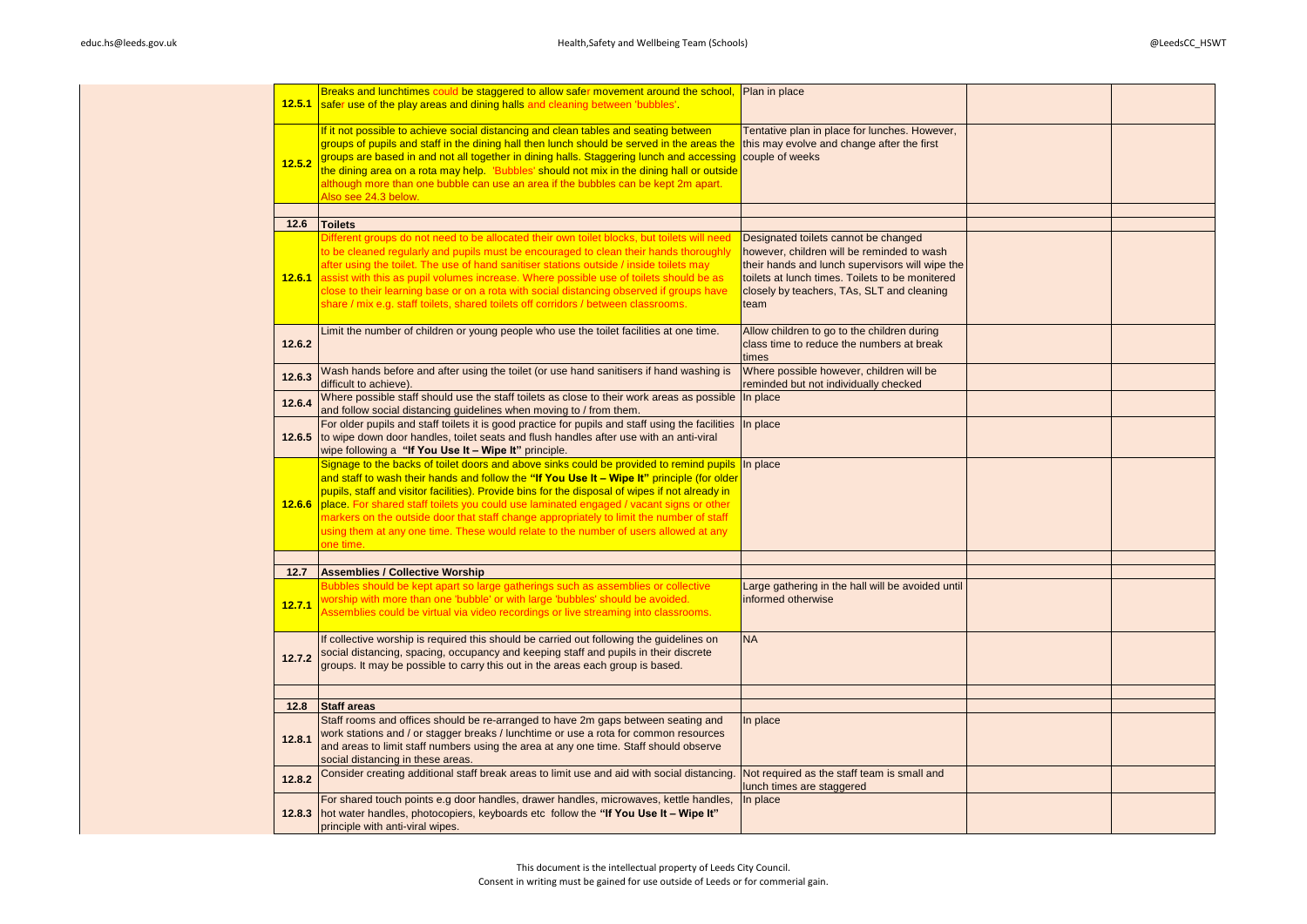|                                      |        | Consider stopping the use of shared resources such as fridges, milk, tea, coffee etc to                                                                                       | Individual choice                                         |  |
|--------------------------------------|--------|-------------------------------------------------------------------------------------------------------------------------------------------------------------------------------|-----------------------------------------------------------|--|
|                                      | 12.8.4 | minimise touch points and advise staff to bring their own provisions in (in a cool bag if                                                                                     |                                                           |  |
|                                      |        | food needs to be kept cold).                                                                                                                                                  |                                                           |  |
|                                      |        |                                                                                                                                                                               |                                                           |  |
|                                      | 12.9   | <b>Communication</b>                                                                                                                                                          |                                                           |  |
|                                      |        | It is recommended that staff share mobile phone numbers and communicate via these                                                                                             | In place                                                  |  |
|                                      | 12.9.1 | between groups where possible or that school phones or walkie talkies are used to                                                                                             |                                                           |  |
|                                      |        | minimise movement between groups. If staff need to communicate outside their groups                                                                                           |                                                           |  |
|                                      |        | they should observe social distancing.                                                                                                                                        |                                                           |  |
|                                      |        | In these exceptional circumstances it is recognised that staff that are still working may<br>need to have their personal mobile phones with them whilst at work for emergency | n place but staff also aware of safer working<br>practice |  |
|                                      |        | 12.9.2 access. In such situations, staff should still follow the practice principles outlined in the                                                                          |                                                           |  |
|                                      |        | quidance for safer working and the school's acceptable use policy regarding the use of                                                                                        |                                                           |  |
|                                      |        | their own phones.                                                                                                                                                             |                                                           |  |
|                                      |        | Ensure adequate first aid provision for the numbers of staff and pupils on site, this is                                                                                      | Office to check across school                             |  |
|                                      | 13.1   | likely to include staff with Full FAW qualifications and paediatric first aiders for early                                                                                    |                                                           |  |
| 13.First Aid                         |        | years settings.                                                                                                                                                               |                                                           |  |
|                                      | 13.2   | Paediatric first aiders must be available at all times that children up to the age of 5 are                                                                                   | Changed as will revert to previous                        |  |
|                                      |        | on site or on educational visits.                                                                                                                                             | requirements                                              |  |
|                                      |        | If it is not possible to clean surfaces between each user then the use of biometrics                                                                                          | Registration biometrics not in use                        |  |
|                                      | 14.1   | should be replaced with an alternative non contact system where possible e.g entry                                                                                            |                                                           |  |
|                                      |        | points, registration, food and drink purchasing.                                                                                                                              |                                                           |  |
|                                      | 14.2   | Sanitisers could be used before touching biometrics if they cannot be cleaned between                                                                                         | <b>NA</b>                                                 |  |
| 14. Biometrics, Lifts, electronic    |        | users.<br>The use of Lifts and control panels should be limited to essential users only and should                                                                            |                                                           |  |
| signing in / out systems and control | 14.3   | be cleaned between users e.g using hand sanitisers or ant-viral wipes.                                                                                                        | Adrian only to use the lift                               |  |
| panels / buttons, Shared IT.         |        | Multi user Electronic signing in / out systems should not be used at this current time                                                                                        | Not in use currently                                      |  |
|                                      | 14.4   | unless they can be cleaned between users either by the use of hand sanitisers or anti-                                                                                        |                                                           |  |
|                                      |        | viral wipes.                                                                                                                                                                  |                                                           |  |
|                                      | 14.5   | IT equipment should be cleaned between users if it cannot be kept for the sole use of                                                                                         | In place                                                  |  |
|                                      |        | an individual.                                                                                                                                                                |                                                           |  |
|                                      | 15.1   | Ventilation                                                                                                                                                                   |                                                           |  |
|                                      |        | Where possible, to aid ventilation and avoid the contamination of door handles that                                                                                           | n place                                                   |  |
|                                      |        | need to be opened / closed regularly, doors should be kept open or only opened /                                                                                              |                                                           |  |
|                                      |        | closed by the member of staff responsible for that area and regularly cleaned /                                                                                               |                                                           |  |
|                                      | 15.1.1 | sanitised. Safeguarding and health and safety must be assessed to see if this is<br>appropriate, especially for younger children and pupils with SEN needs and fire           |                                                           |  |
|                                      |        | procedures will need to be altered to ensure those doors are closed should the fire                                                                                           |                                                           |  |
|                                      |        | alarm sound.                                                                                                                                                                  |                                                           |  |
|                                      |        | 15.1.2 Where possible open windows to classrooms, offices, staff rooms etc.                                                                                                   | In place                                                  |  |
|                                      |        | You can continue using most types of air conditioning system as normal. If you use a                                                                                          | Altered                                                   |  |
|                                      |        | centralised ventilation system that removes and circulates air to different rooms it is                                                                                       |                                                           |  |
|                                      | 15.1.3 | recommended that you turn off recirculation and use a fresh air supply. Air conditioning                                                                                      |                                                           |  |
|                                      |        | systems that mix some of the extracted air with fresh air and return it to the rooms,                                                                                         |                                                           |  |
|                                      |        | individual room systems or portable units do not need adjusting. Ventilation to chemical                                                                                      |                                                           |  |
|                                      |        | stores should remain operational.                                                                                                                                             |                                                           |  |
| <b>15.General controls</b>           |        |                                                                                                                                                                               |                                                           |  |
|                                      | 15.2   | <b>Learning Outside</b>                                                                                                                                                       |                                                           |  |
|                                      |        | Learning outside is encouraged wherever possible, following social distancing and                                                                                             | n place as are appropriate risk assessments               |  |
|                                      | 15.2.1 | hygiene guidelines. Suggestions and Learning Outside the Classroom guides and<br>advice can be found on Evolve.                                                               |                                                           |  |
|                                      |        |                                                                                                                                                                               |                                                           |  |
|                                      | 15.3   | <b>Medical Needs</b>                                                                                                                                                          |                                                           |  |
|                                      |        |                                                                                                                                                                               |                                                           |  |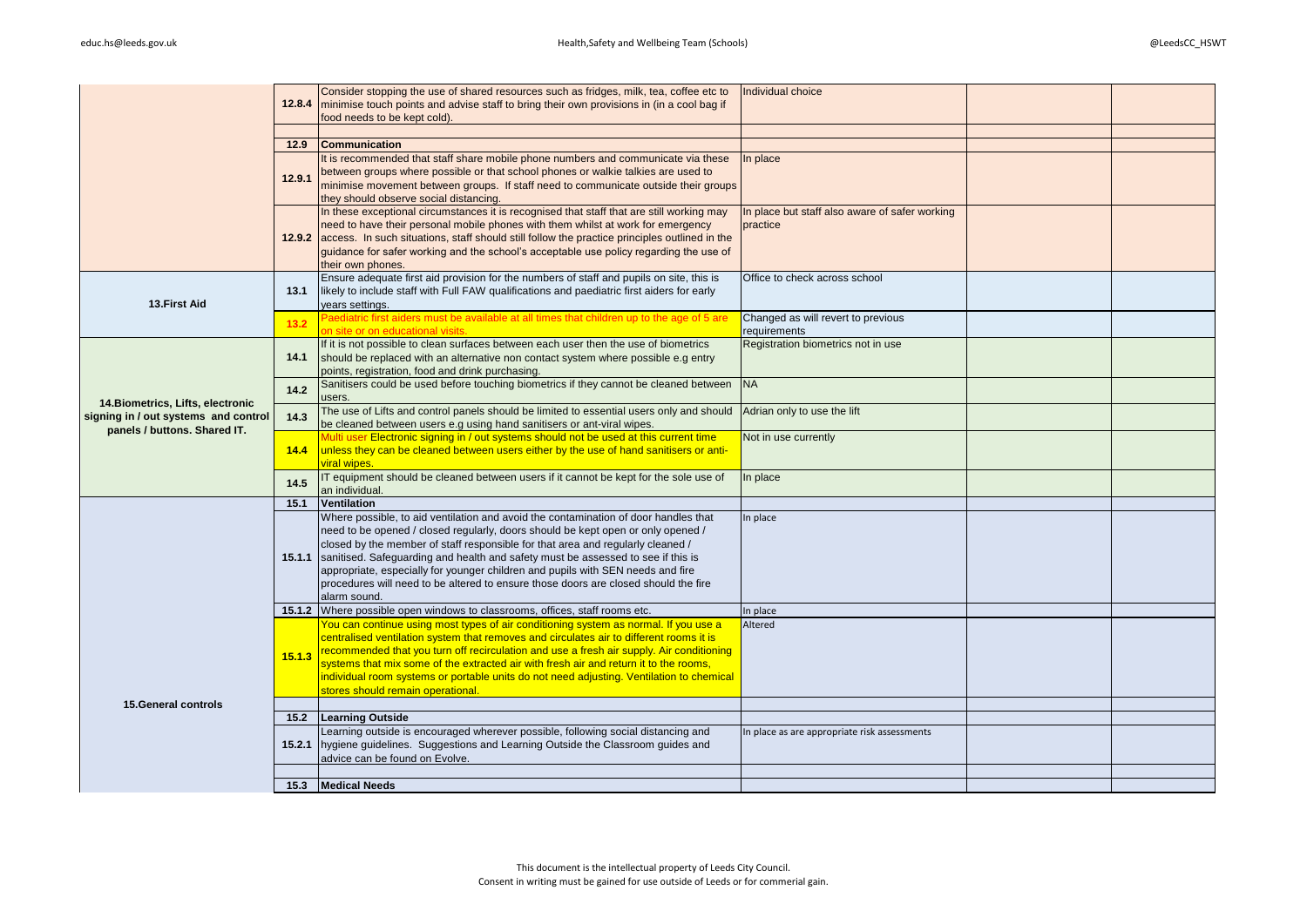|                              | 15.3.1         | Staff should be made aware of any medical conditions / needs of the CYP they are<br>caring for e.g. allergies, asthma etc. and devices such as epi pins and inhalers should<br>be available wherever the CYP is. Ensure staff are trained in their use.                                                                                                                                                                                                                                                                                                                                                                                                                                                                                                                                                                                                                                                                        | Information is sent by the office at the start of the<br>year and updated as circumances for children<br>change                                |  |
|------------------------------|----------------|--------------------------------------------------------------------------------------------------------------------------------------------------------------------------------------------------------------------------------------------------------------------------------------------------------------------------------------------------------------------------------------------------------------------------------------------------------------------------------------------------------------------------------------------------------------------------------------------------------------------------------------------------------------------------------------------------------------------------------------------------------------------------------------------------------------------------------------------------------------------------------------------------------------------------------|------------------------------------------------------------------------------------------------------------------------------------------------|--|
|                              | 15.3.2         | Food allergies / intolerances information should be shared with catering staff for staff<br>and children they may not already be aware of.                                                                                                                                                                                                                                                                                                                                                                                                                                                                                                                                                                                                                                                                                                                                                                                     | In place                                                                                                                                       |  |
|                              |                |                                                                                                                                                                                                                                                                                                                                                                                                                                                                                                                                                                                                                                                                                                                                                                                                                                                                                                                                |                                                                                                                                                |  |
|                              | 15.4<br>15.4.1 | <b>Water fountains</b><br>Water fountains in shared pupil areas should be taken out of use.                                                                                                                                                                                                                                                                                                                                                                                                                                                                                                                                                                                                                                                                                                                                                                                                                                    |                                                                                                                                                |  |
|                              |                | Water bottles can be filled up from the taps in classrooms by a member of staff so long                                                                                                                                                                                                                                                                                                                                                                                                                                                                                                                                                                                                                                                                                                                                                                                                                                        | Not in use currently                                                                                                                           |  |
|                              |                | 15.4.2 as the water is potable (drinking) water. Sanitisation of hands and bottle before and<br>after is required.                                                                                                                                                                                                                                                                                                                                                                                                                                                                                                                                                                                                                                                                                                                                                                                                             | Children bring their own bottles every day and full<br>the bottles themselves                                                                  |  |
| <b>16.Educational Visits</b> | 16.1           | Government guidance is currently that over night domestic and international educational Class residential cancelled for this year.<br>visits are ceased for the time being. Settings can resume non-overnight domestic<br>educational visits.                                                                                                                                                                                                                                                                                                                                                                                                                                                                                                                                                                                                                                                                                  |                                                                                                                                                |  |
|                              | 16.2           | This should be done in line with protective measures, such as keeping children within<br>their consistent group, and the coronavirus (COVID-19) secure measures in place at the<br>destination. Evolve and relevant risk assessments have been altered to reflect this. For<br>domestic visits should complete the Day Visits risk assessment along with any venue<br>specific assessments.                                                                                                                                                                                                                                                                                                                                                                                                                                                                                                                                    | As above                                                                                                                                       |  |
|                              | 16.3           | Settings are also allowed to now make use of outdoor spaces in the local area to<br>support delivery of the curriculum. As part of the visit risk assessment, settings will need<br>to consider what Covid 19 control measures need to be used, familiarise themselves<br>with the Covid 19 measures at any sites they are visiting and ensure they are aware of<br>wider advice on visiting indoor and outdoor venues.                                                                                                                                                                                                                                                                                                                                                                                                                                                                                                        | Checks in place. Currently only local outdoor<br>settings are accessed and children arrive on-foot or<br>in the school minibus in small groups |  |
| 17.PPE for staff and pupils  | 17.1           | Public Health England does not (based on current evidence) recommend the use of<br>face coverings in education settings, except where they are already routinely used as<br>part of close contact care. They are not generally required in education settings as<br>pupils and staff are mixing in consistent groups, and because misuse may inadvertently<br>increase the risk of transmission. There may also be negative effects on communication<br>and thus education. Face coverings are required at all times on public transport (for<br>children over the age of 11). If staff have to work in close contact with pupils e.g to<br>supervise science experiments, D&T or Art activities, speech and language work,<br>feeding, face shields or Perspex screens may be appropriate. Staff or pupils may make<br>an individual choice to wear an appropriate face covering or face mask they provide for<br>themselves. | TAs working with children who require support to<br>eat will be able to wear face masks                                                        |  |
|                              | 17.2           | <b>FFP2</b> / 3 masks are not necessary in a school setting.                                                                                                                                                                                                                                                                                                                                                                                                                                                                                                                                                                                                                                                                                                                                                                                                                                                                   |                                                                                                                                                |  |
|                              | 17.3           | Activities such as close intimate care e.g nappy changing, invasive medical procedures,<br>assisting with feeding necessitate closer contact with pupils. Staff carrying out these<br>activities should wear disposable gloves and aprons and may need IIR masks and eye<br>protection. This would need to be assessed on a case by case basis.                                                                                                                                                                                                                                                                                                                                                                                                                                                                                                                                                                                | Available in school                                                                                                                            |  |
|                              | 17.4           | If PPE is identified as necessary for certain activities or staff through a risk assessment<br>then this should be provided by the school.                                                                                                                                                                                                                                                                                                                                                                                                                                                                                                                                                                                                                                                                                                                                                                                     | As above - to be monitored by the office to ensure<br>sufficient PPE is available                                                              |  |
|                              | 17.5           | Reusable eye protection / face coverings should be thoroughly cleaned between each<br>individual person being assisted.                                                                                                                                                                                                                                                                                                                                                                                                                                                                                                                                                                                                                                                                                                                                                                                                        | Only required for one person                                                                                                                   |  |
|                              | 17.6           | Advise staff who may get bodily fluids, including spit, on their clothes from pupils to<br>bring a change of clothes to work.                                                                                                                                                                                                                                                                                                                                                                                                                                                                                                                                                                                                                                                                                                                                                                                                  | Update staff                                                                                                                                   |  |
|                              |                | See Bulletin 07 - PPE and Bulletin 17 - PPE Ordering. PPE can still be purchased<br>via the PPE Team and the range of items available has extended.                                                                                                                                                                                                                                                                                                                                                                                                                                                                                                                                                                                                                                                                                                                                                                            | Refer to the office                                                                                                                            |  |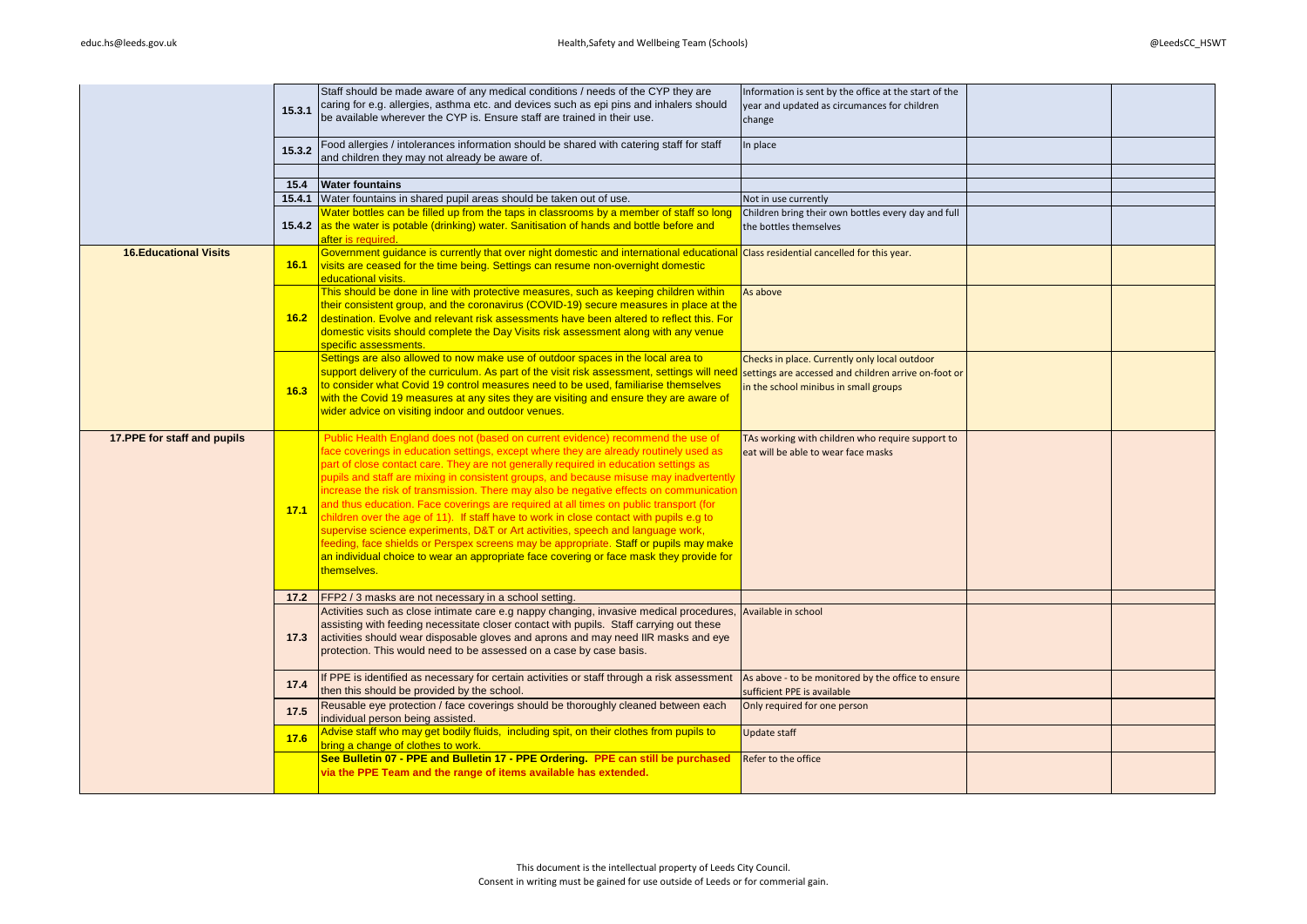|                                    |                   | Consult with and involve staff in the setting up of individual school plans and systems as                                                   | Risk assessment to be shared with staff and           |  |
|------------------------------------|-------------------|----------------------------------------------------------------------------------------------------------------------------------------------|-------------------------------------------------------|--|
|                                    | 18.1              | far as possible and discuss / share this risk assessment. As staff may feel anxious                                                          | discussed on the training day - 07.09.20              |  |
|                                    |                   | about returning to school and the larger number of pupils on site arrange staff and 1:1                                                      |                                                       |  |
|                                    |                   | meetings where necessary to discuss concerns.                                                                                                |                                                       |  |
|                                    |                   | Consider building in familiarisation time, training time and practice time for staff before                                                  | All staff have been in school including the 2         |  |
|                                    |                   |                                                                                                                                              |                                                       |  |
|                                    | 18.2              | opening the school to pupils. Where staff have been out of school for a considerable                                                         | recently appointed teachers                           |  |
|                                    |                   | time this may take longer.                                                                                                                   |                                                       |  |
|                                    |                   | The Department for Education is providing additional support for both pupil and staff                                                        | Make staff aware                                      |  |
|                                    |                   | wellbeing in the current situation. https://www.gov.uk/government/news/extra-mental-                                                         |                                                       |  |
|                                    | 18.3              | health-support-for-pupils-and-teachers                                                                                                       |                                                       |  |
|                                    |                   |                                                                                                                                              |                                                       |  |
|                                    |                   |                                                                                                                                              |                                                       |  |
| 18.Staff Wellbeing                 |                   | Consider if employee risk assessments need to be amended or new ones carried out                                                             | Respond to individual requirements                    |  |
|                                    | 18.4              | for staff experiencing physical or mental health issues. A WASP is available via Leeds                                                       |                                                       |  |
|                                    |                   | for Learning.                                                                                                                                |                                                       |  |
|                                    |                   | It is recommended that regular staff meetings (via skype etc. or following social                                                            | To continue using Teams or Zoom where                 |  |
|                                    |                   | distancing rules) are undertaken with staff on site and that regular telephone, skype etc.                                                   | necessary. Social distance in the hall or a classroom |  |
|                                    | 18.5              | communication is held with staff who are not present to maintain contact and assist                                                          |                                                       |  |
|                                    |                   |                                                                                                                                              | for larger meetings                                   |  |
|                                    |                   | wellbeing.                                                                                                                                   |                                                       |  |
|                                    | 18.6              | Identify Mental Health First Aiders.                                                                                                         | n place                                               |  |
|                                    | 18.7              | Inform staff about support via Education Support Partnerships and HELP Assist (for                                                           | In place                                              |  |
|                                    |                   | Community, VC and schools with a HR or H&S SLA).                                                                                             |                                                       |  |
|                                    |                   |                                                                                                                                              |                                                       |  |
|                                    |                   |                                                                                                                                              |                                                       |  |
|                                    |                   | Guidance on Staff Wellbeing is available on Leeds for Learning.                                                                              |                                                       |  |
|                                    | 19.1              | Minimise visits wherever possible to essential visits only e.g to carry out statutory in place                                               |                                                       |  |
|                                    |                   | testing, repair work or building works.                                                                                                      |                                                       |  |
|                                    | 19.2              | Contractors should provide their risk assessments and discuss additional needs with This is always expected                                  |                                                       |  |
|                                    |                   | the school prior to visiting.                                                                                                                |                                                       |  |
|                                    |                   | Contractors should adhere to social distancing guidelines.                                                                                   | Remind contractors if they are required on site       |  |
|                                    | 19.3              |                                                                                                                                              |                                                       |  |
|                                    |                   |                                                                                                                                              |                                                       |  |
|                                    | 19.4              | Contractors to carry out regular handwashing or hand sanitising, especially on arrival at As above                                           |                                                       |  |
|                                    |                   | the school and throughout their time on site.                                                                                                |                                                       |  |
|                                    | 19.5              | If contractors need supervising this should be done following social distancing To remind Adrian and Vince                                   |                                                       |  |
|                                    |                   | quidelines.                                                                                                                                  |                                                       |  |
|                                    |                   | Contractors to follow Government guidelines on self isolating if they or their family This is their responsibility                           |                                                       |  |
| 19. Contractors visiting site      | 19.6              | members display any symptoms.                                                                                                                |                                                       |  |
|                                    |                   |                                                                                                                                              |                                                       |  |
|                                    |                   | If contractors display any symptoms whilst on site they should be asked to leave                                                             | In place                                              |  |
|                                    | 19.7              | immediately and any areas / equipment they have been working in / on isolated for 72                                                         |                                                       |  |
|                                    |                   | hours or thoroughly cleaned prior to admitting other persons / being used.                                                                   |                                                       |  |
|                                    |                   | If contractors are on site for long periods of time a separate toilet facility could be They will be asked to use the toilet in the entrance |                                                       |  |
|                                    |                   | identified for their sole use and cleaned after their work has ceased and before being                                                       | and will be reminded to wipe it after use             |  |
|                                    | 19.8              | used by the school again. If this can't be established then inform contractors of the "If                                                    |                                                       |  |
|                                    |                   | You Use It - Wipe It" principle.                                                                                                             |                                                       |  |
|                                    |                   |                                                                                                                                              |                                                       |  |
|                                    |                   | School should still follow procedures for controlling access / security whilst contractors                                                   | In place                                              |  |
|                                    | 19.9 <sub>1</sub> | are on site. Where visits can happen outside of school or college hours, they should. A                                                      |                                                       |  |
|                                    |                   | record should be kept of all visitors for at least 14 days.                                                                                  |                                                       |  |
|                                    |                   | Lettings, visitors and on site meetings can take place if they cannot be done remotely.                                                      | This information will be requested before they        |  |
|                                    |                   | Professional visitors and lettings should provide you with their own Covid 19 control                                                        | arrive in school - remind office staff                |  |
|                                    | 20.1              | measures before coming on site. Ensure your own on site guidance on physical                                                                 |                                                       |  |
|                                    |                   | distancing, hygiene and control measures are explained to visitors on or before arrival.                                                     |                                                       |  |
|                                    |                   |                                                                                                                                              |                                                       |  |
|                                    |                   |                                                                                                                                              |                                                       |  |
|                                    |                   | Any meetings / lettings should only go ahead if social distancing and hygiene rules can                                                      | Altered                                               |  |
|                                    |                   | be adhered to. Specialists, therapists, clinicians and other support staff for pupils with                                                   |                                                       |  |
| 20. Lettings / Meetings / Visitors | 20.2              | SEND should provide interventions as usual. Supply teachers, peripatetic teachers or                                                         |                                                       |  |
|                                    |                   | other temporary staff can move between settings. They should ensure they minimise                                                            |                                                       |  |
|                                    |                   | contact and maintain as much distance as possible from other staff.                                                                          |                                                       |  |
|                                    |                   |                                                                                                                                              |                                                       |  |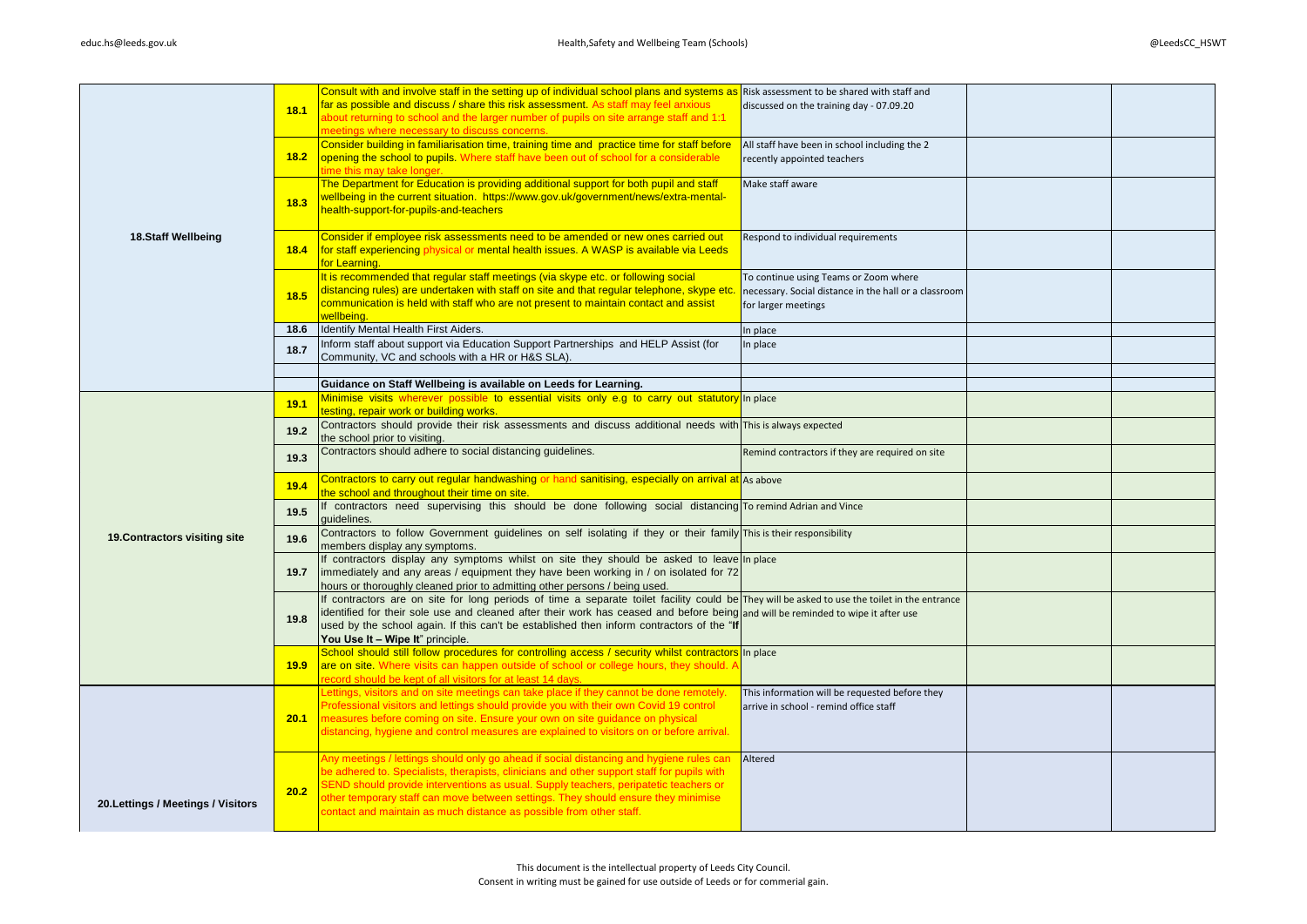|                                                               | 20.3 | A separate toilet facility could be identified for the sole use of visitors whilst on site as<br>close as possible to the meeting / letting area and cleaned after their meeting has<br>ceased and before being used by the school again. If this can't be established then<br>inform visitors of the "If You Use It - Wipe It" principle. | The toilet in the entrance hall will be used and<br>visitors will be reminded to wipe it after use |  |
|---------------------------------------------------------------|------|--------------------------------------------------------------------------------------------------------------------------------------------------------------------------------------------------------------------------------------------------------------------------------------------------------------------------------------------|----------------------------------------------------------------------------------------------------|--|
|                                                               | 20.4 | School should still follow procedures for controlling access / security whilst visitors are<br>on site. Where visits can happen outside of school or college hours, they should. A<br>record should be kept of all visitors for at least 14 days                                                                                           | In place                                                                                           |  |
| 21. Pupil Wellbeing                                           | 21.1 | Guidance is available on Leeds for Learning for pupil wellbeing                                                                                                                                                                                                                                                                            |                                                                                                    |  |
|                                                               | 22.1 | Consider if the fire evacuation routes need to be altered to take into account the<br>changed use of the site.                                                                                                                                                                                                                             | <b>NA</b>                                                                                          |  |
|                                                               | 22.2 | Consider if muster points / practices need to be altered so staff and pupils bubbles are<br>hot mixed.                                                                                                                                                                                                                                     | Amended to remove 2m rule within bubble.                                                           |  |
|                                                               | 22.3 | Consider if you need to re-allocate fire marshal roles.                                                                                                                                                                                                                                                                                    | n place                                                                                            |  |
|                                                               | 22.4 | Ensure staff know how to use fire extinguishers, where call points are etc                                                                                                                                                                                                                                                                 | They have received training                                                                        |  |
| 22. Fire safety                                               | 22.5 | Practice new procedures as soon as possible after opening.                                                                                                                                                                                                                                                                                 | nclude in the plans for the first 2 weeks of school                                                |  |
|                                                               | 22.6 | Consider if staff and pupil PEEPs need to be amended.                                                                                                                                                                                                                                                                                      | <b>NA</b>                                                                                          |  |
|                                                               |      | If changes are made to the current Fire Evacuation Management Plan and staff re-                                                                                                                                                                                                                                                           | To be considered once the 1st practice has taken                                                   |  |
|                                                               |      | trained this should be added to your Fire Risk Assessment as an interim measure and a                                                                                                                                                                                                                                                      | place                                                                                              |  |
|                                                               | 22.7 | sheet attached marked "Interim Amendments to procedures in relation to COVID-19".<br>LCC sample Fire Risk Assessment has a page in the appendices for interim                                                                                                                                                                              |                                                                                                    |  |
|                                                               |      | changes to be noted rather than rewriting sections.                                                                                                                                                                                                                                                                                        |                                                                                                    |  |
|                                                               |      |                                                                                                                                                                                                                                                                                                                                            |                                                                                                    |  |
|                                                               |      | Consider how to allocate staff at lunchtime to ensure supervisors stay with a consistent                                                                                                                                                                                                                                                   | n place                                                                                            |  |
| 23. Supervision at Lunchtimes                                 | 23.1 | group of pupils and have adequate breaks.                                                                                                                                                                                                                                                                                                  |                                                                                                    |  |
|                                                               | 24.1 | Inform catering staff of any changes made from this risk assessment e.g to entry / exit<br>points, fire safety procedures, safeguarding etc                                                                                                                                                                                                | Altered                                                                                            |  |
|                                                               |      | Discuss with catering staff if there needs to be alterations to menu choices and systems                                                                                                                                                                                                                                                   | In place                                                                                           |  |
|                                                               | 24.2 | to allow for quicker / easier distribution to pupils / flow through collection points. E.g.                                                                                                                                                                                                                                                |                                                                                                    |  |
|                                                               |      | limiting meal choices (taking onto account specific dietary and allergy needs), provision<br>of 'packed lunches' instead of hot meals.                                                                                                                                                                                                     |                                                                                                    |  |
|                                                               |      | Consider whether meals can be served in the hall or need to be delivered to classrooms                                                                                                                                                                                                                                                     | Already in place                                                                                   |  |
|                                                               |      | and discuss this with catering staff. LCC catering can provide hot and cold grab bags                                                                                                                                                                                                                                                      |                                                                                                    |  |
| 24.Catering                                                   | 24.3 | which can be served to pupils in their classrooms for schools using their services and                                                                                                                                                                                                                                                     |                                                                                                    |  |
|                                                               |      | this may be possible for other catering teams to do.                                                                                                                                                                                                                                                                                       |                                                                                                    |  |
|                                                               |      | Where possible catering staff should remain in the kitchen / serving hall and use an                                                                                                                                                                                                                                                       |                                                                                                    |  |
|                                                               | 24.4 | entrance / exit as close to the kitchen as possible.                                                                                                                                                                                                                                                                                       | n place                                                                                            |  |
|                                                               | 24.5 | Tables / seating set out by catering staff should be cleaned before pupils and staff use                                                                                                                                                                                                                                                   | Remind catering staff                                                                              |  |
|                                                               |      | them and in between each group of staff and pupils.                                                                                                                                                                                                                                                                                        |                                                                                                    |  |
|                                                               | 24.6 | Catering staff should observe the rules of social distancing and hygiene whilst on site.<br>LCC Catering staff may be wearing face masks due to constraints of social distancing                                                                                                                                                           | This is their responsibility                                                                       |  |
|                                                               |      | and food hygiene.                                                                                                                                                                                                                                                                                                                          |                                                                                                    |  |
| <b>25.Staff Training</b>                                      |      | School staff should be inducted / become familiar with new working practices before                                                                                                                                                                                                                                                        | Induction plan in place and training day allocated                                                 |  |
|                                                               |      | opening the school, this is especially important for staff members who are new or who                                                                                                                                                                                                                                                      | to remind / update staff of new requirements                                                       |  |
|                                                               | 25.1 | may not have been in school during the past months. See also 2.1.                                                                                                                                                                                                                                                                          |                                                                                                    |  |
|                                                               |      | A system should be put in place for the potential drop off of essential items a pupil may                                                                                                                                                                                                                                                  | Parents can come into school and stand in the                                                      |  |
| 26. Drop off of Essential Items<br><b>Forgotten by Pupils</b> |      | have forgotten e.g medication, packed lunch. For example, a system such as a                                                                                                                                                                                                                                                               | allocated area                                                                                     |  |
|                                                               |      | 'quarantine bin' / area outside of school reception where the items are left before being                                                                                                                                                                                                                                                  |                                                                                                    |  |
|                                                               | 26.1 | cleaned / wiped with anti-viral wipes and delivered to the pupils base. Staff doing this                                                                                                                                                                                                                                                   |                                                                                                    |  |
|                                                               |      | should thoroughly wash hands before and after handling the items.                                                                                                                                                                                                                                                                          |                                                                                                    |  |
|                                                               |      |                                                                                                                                                                                                                                                                                                                                            |                                                                                                    |  |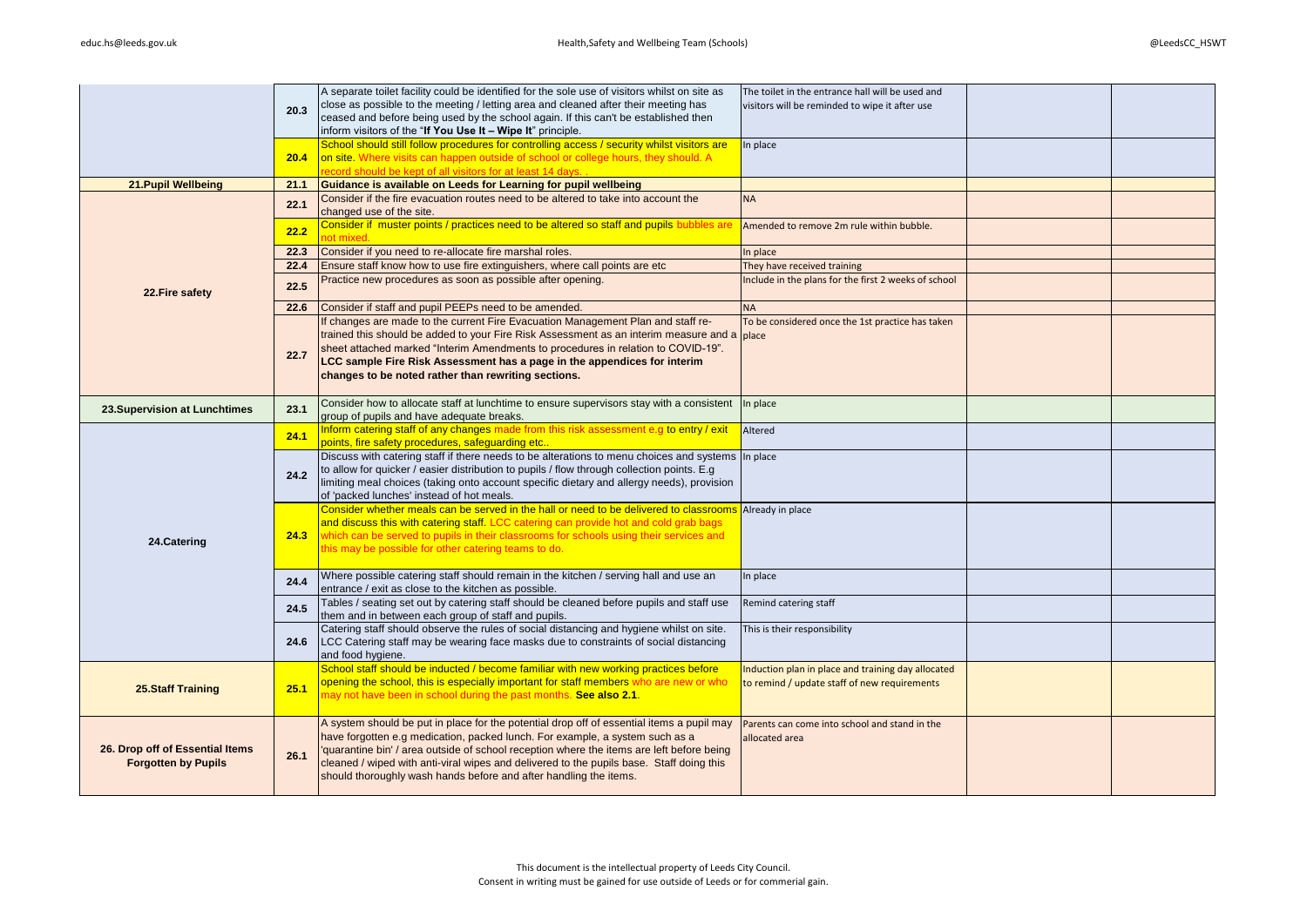|                                                                                             | 27.1 | Where pupils travel to school by My Bus or School Buses schools should work with<br>West Yorkshire Combined Authority to ensure that drop / off and pick up procedures<br>have been considered. WYCA staff will contact schools directly to discuss school-by-<br>school arrangements. This is likely to include any new drop off / pick up points, how<br>pupils requiring supervision are escorted to / from the buses, opening times /<br>timetables, likely numbers / names of pupils expected to use the buses. Schools may<br>contact debra.bagley@westyorks-ca.gov.uk with all enquiries in the first instance.<br>These contact details should not be shared with families.                                                                                                                                                                                                                     | <b>NA</b>                                                                                                                                       |  |
|---------------------------------------------------------------------------------------------|------|---------------------------------------------------------------------------------------------------------------------------------------------------------------------------------------------------------------------------------------------------------------------------------------------------------------------------------------------------------------------------------------------------------------------------------------------------------------------------------------------------------------------------------------------------------------------------------------------------------------------------------------------------------------------------------------------------------------------------------------------------------------------------------------------------------------------------------------------------------------------------------------------------------|-------------------------------------------------------------------------------------------------------------------------------------------------|--|
|                                                                                             | 27.2 | Consider how to keep access to My Bus / School Bus drop off / pick up areas clear of<br>parent / carer vehicles e.g cones, signage etc.<br>Where possible keep pupils travelling by My Bus / School Bus in the same discrete                                                                                                                                                                                                                                                                                                                                                                                                                                                                                                                                                                                                                                                                            | <b>NA</b><br><b>NA</b>                                                                                                                          |  |
| 27. Transport to School by My Bus or<br><b>School Buses (not public transport</b><br>buses) | 27.3 | group within their year group once they are in school. It is very unlikely that children<br>could be transported in class group 'bubbles'. If it can be done it will be, but schools<br>should not assume this can be made to happen. Schools will need to work closely with<br>WYCA to maintain a clear understanding of which children should be travelling to &<br>from school on a school bus in order to safeguard children effectively.                                                                                                                                                                                                                                                                                                                                                                                                                                                           |                                                                                                                                                 |  |
|                                                                                             | 27.4 | For primary school pupils - where there is a need for parents to board a school bus to<br>buckle their children in the expectation is that this will include any parents boarding a<br>bus for this purpose to wear a face mask. Drivers are not permitted to buckle children<br>in. This should be communicated to parents whose children use these buses.                                                                                                                                                                                                                                                                                                                                                                                                                                                                                                                                             | <b>NA</b>                                                                                                                                       |  |
|                                                                                             |      | Pupils on dedicated school services do not mix with the general public on those<br>journeys and tend to be consistent. This means that the advice for passengers on public<br>transport to adopt a social distance of 2 metres from people outside their household or<br>support bubble, or a 'one metre plus' approach where this is not possible, will not apply<br>from the autumn term on dedicated transport.                                                                                                                                                                                                                                                                                                                                                                                                                                                                                      | In place                                                                                                                                        |  |
|                                                                                             |      | The approach to dedicated transport should align as far as possible with the principles<br>underpinning the system of controls set out in this document and with the approach<br>being adopted for your setting. It is important to consider:<br>• how pupils<br>are grouped together on transport, where possible this should reflect the bubbles that<br>are adopted within the setting<br>use of hand sanitiser upon boarding and/or disembarking<br>· additional cleaning of vehicles<br>organised queuing and boarding where possible<br>distancing within vehicles wherever possible<br>• the use of face coverings for children over the age of 11, where appropriate - for<br>example if they are likely to come into very close contact with people outside of their<br>group or who they do not normally meet                                                                                 | Ensure Bally and Maria are aware of the protocol.<br>Will face masks become manitory for children.<br>Bally and Maria to wear face masks anyway |  |
| 28. School Sites Shared with other<br>Users e.g PFI Staff, Children's<br><b>Centres</b>     | 28.1 | Where applicable, ensure arrangements that impact on other site users e.g opening<br>times, access / egress routes, changes to fire practices, cleaning regimes, use of<br>shared areas etc are discussed / information provided to users who share the school<br>site.                                                                                                                                                                                                                                                                                                                                                                                                                                                                                                                                                                                                                                 | Update any potential lettings                                                                                                                   |  |
| 29. Marking / Handling School Work                                                          | 29.1 | Staff can take books and other shared resources home if they can be cleaned. If not or<br>if work is to be marked it should be left for at least 48 hours (72 hours for plastic) before before and after<br>and after marking. It is recommended that paper work to be marked is placed in a<br>plastic bag that can be wiped down after collection or work and before handing work<br>back to the pupils. Alternatively, staff can wash hands or sanitise before marking work,<br>at regular intervals throughout and after completing marking. Suggestions for assessed<br>work include the use of online or electronic assessments or individual worksheets for<br>assessed work so the pupils can retain their exercise books for lessons. If pupils or staff<br>have been displaying symptoms any work they have handled during that time should be<br>left for at least 48 hours (72 if plastic). | New * Staff will be expected to wash their hands                                                                                                |  |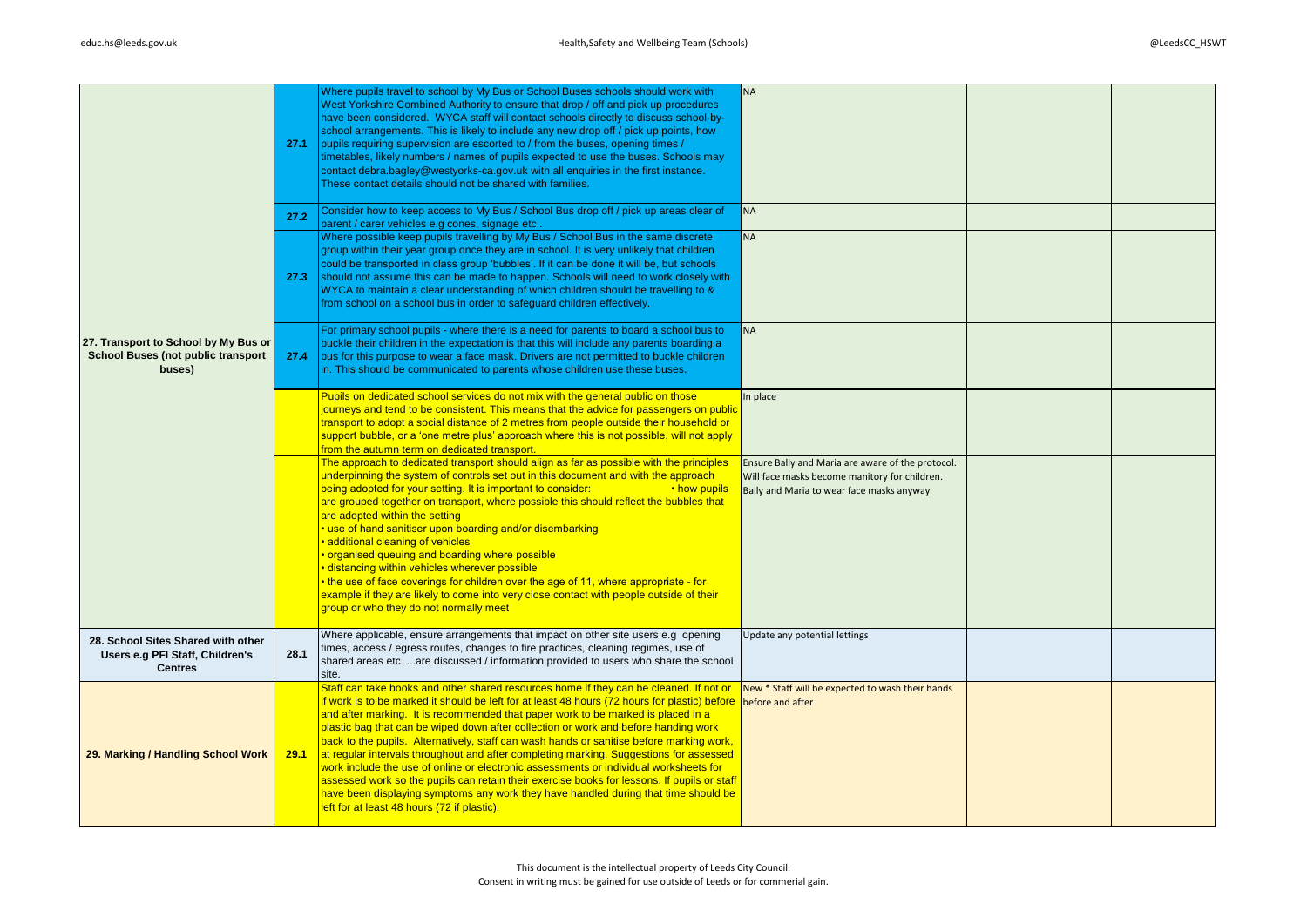|                                   | 30.1 | Mixing of volunteers across bubbles should be kept to a minimum, and they should                                                                                                          | In place                                                                |  |
|-----------------------------------|------|-------------------------------------------------------------------------------------------------------------------------------------------------------------------------------------------|-------------------------------------------------------------------------|--|
| 30. Agency staff and volunteers   |      | remain 2 metres from pupils and staff where possible.<br>Settings can continue to engage supply teachers and other supply staff during this                                               | <b>New</b>                                                              |  |
|                                   |      | period. To minimise the numbers of temporary staff entering the setting consider using<br>longer assignments with supply teachers. You should also limit the bubbles they teach           |                                                                         |  |
|                                   | 30.2 | or limit them to bubbles where they can socially distance as far as possible. This would                                                                                                  |                                                                         |  |
|                                   |      | also apply to other temporary staff working in schools such as peripatetic teachers,<br>sports coaches, and before and after school clubs staff.                                          |                                                                         |  |
|                                   |      |                                                                                                                                                                                           |                                                                         |  |
|                                   | 31.1 | Settings can extend before and after school provision to any breakfast and after-school<br>provision from the start of the autumn term. Settings may need to respond flexibly and         | New                                                                     |  |
|                                   |      | build this up over time.                                                                                                                                                                  |                                                                         |  |
|                                   | 31.2 | Settings should try to keep to the bubbles in use during the school day where possible.<br>Where this is not possible smaller consistent groups could be used in different rooms or       | Not possible                                                            |  |
| 31. Before and after school clubs |      | groups socially distancing in a larger space e.g the hall.                                                                                                                                |                                                                         |  |
|                                   |      | Make parents / carers aware that government guidance is that they limit the number of                                                                                                     | New                                                                     |  |
|                                   | 31.3 | different wraparound providers they access, as far as possible, and assure themselves<br>that the providers are carefully considering their own protective measures, and only use         |                                                                         |  |
|                                   |      | those providers that can demonstrate this.                                                                                                                                                |                                                                         |  |
|                                   |      | There may be an additional risk of infection in environments where people are singing,<br>chanting, playing wind or brass instruments or shouting. This applies even if individuals       | New. Consider instrument lessons to ensure safety                       |  |
|                                   | 32.1 | are at a distance. Settings should physically distance, play outside wherever possible,                                                                                                   |                                                                         |  |
| 32. Music and Performing Arts     |      | limit group sizes to no more than 15, position pupils back-to-back or side-to-side, avoid<br>sharing instruments, and ensure good ventilation.                                            |                                                                         |  |
|                                   |      |                                                                                                                                                                                           |                                                                         |  |
|                                   | 32.2 | Singing, wind and brass playing should not take place in choirs and ensembles, or<br>assemblies.                                                                                          | New                                                                     |  |
|                                   |      | Pupils should be kept in consistent groups and outdoor sports should be prioritised<br>where possible. Inside large indoor spaces should be used maximising distancing                    | New. To be monitored by JL and MP                                       |  |
|                                   |      | between pupils. Sports equipment that has been touched / handled should be cleaned                                                                                                        |                                                                         |  |
|                                   | 33.1 | between groups and pupils and staff should clean their hands before and after activities.                                                                                                 |                                                                         |  |
|                                   |      | Alternately you can rota use so it is not used for 72 hours between groups. Hand<br>sanitiser would be useful to use regularly during sporting activities.                                |                                                                         |  |
|                                   |      |                                                                                                                                                                                           |                                                                         |  |
|                                   | 33.2 | Contact sports should not take place. AfPE guidance is that many physical activities can New *<br>be adapted so they are non-contact e.g tag rugby instead of contact rugby, so that a    |                                                                         |  |
|                                   |      | broad curriculum can still be delivered.                                                                                                                                                  |                                                                         |  |
|                                   | 33.3 | External facilities can also be used in line with government guidance for the use of, and New<br>travel to and from those facilities.                                                     |                                                                         |  |
|                                   |      | Settings can work with external coaches, clubs and organisations for curricular and<br>extra-curricular activities where they are satisfied that this is safe to do so. Such              | New. This will not take place at MW until after<br>the autumn half term |  |
|                                   | 33.4 | providers should provide settings with their own Covid 19 control measures and follow                                                                                                     |                                                                         |  |
|                                   |      | any school based controls.<br>To minimise close contact in changing rooms settings may wish to consider allowing                                                                          | Parents have been informed that their children                          |  |
|                                   |      | pupils to wear PE kits on the days they are doing PE or coming to school / going home                                                                                                     | will wear their kits to school                                          |  |
| 33. PE / Sports including dance.  |      | in PE kits if lessons are near the beginning or end of the day. Where this is not possible                                                                                                |                                                                         |  |
|                                   | 33.5 | $\frac{1}{2}$ practicable e.g cold weather, other activities on the same day that require more of the<br>body to be covered, ensure pupils have cooled down prior to changing to minimise |                                                                         |  |
|                                   |      | changing whilst still sweating / breathing heavily.                                                                                                                                       |                                                                         |  |
|                                   |      | Swimming pools are now able to open so swimming will be allowed from 25/07/2020.                                                                                                          | Altered *                                                               |  |
|                                   |      | The Covid 19 requirements laid down by the venues must be followed during visits and<br>lessons. The Swimming Lessons risk assessment will be updated to reflect any controls             |                                                                         |  |
|                                   | 33.6 | needed and this will be available on Evolve. When available, the LA guidance for                                                                                                          |                                                                         |  |
|                                   |      | swimming lessons and Covid 19 measures will be published on Evolve.                                                                                                                       |                                                                         |  |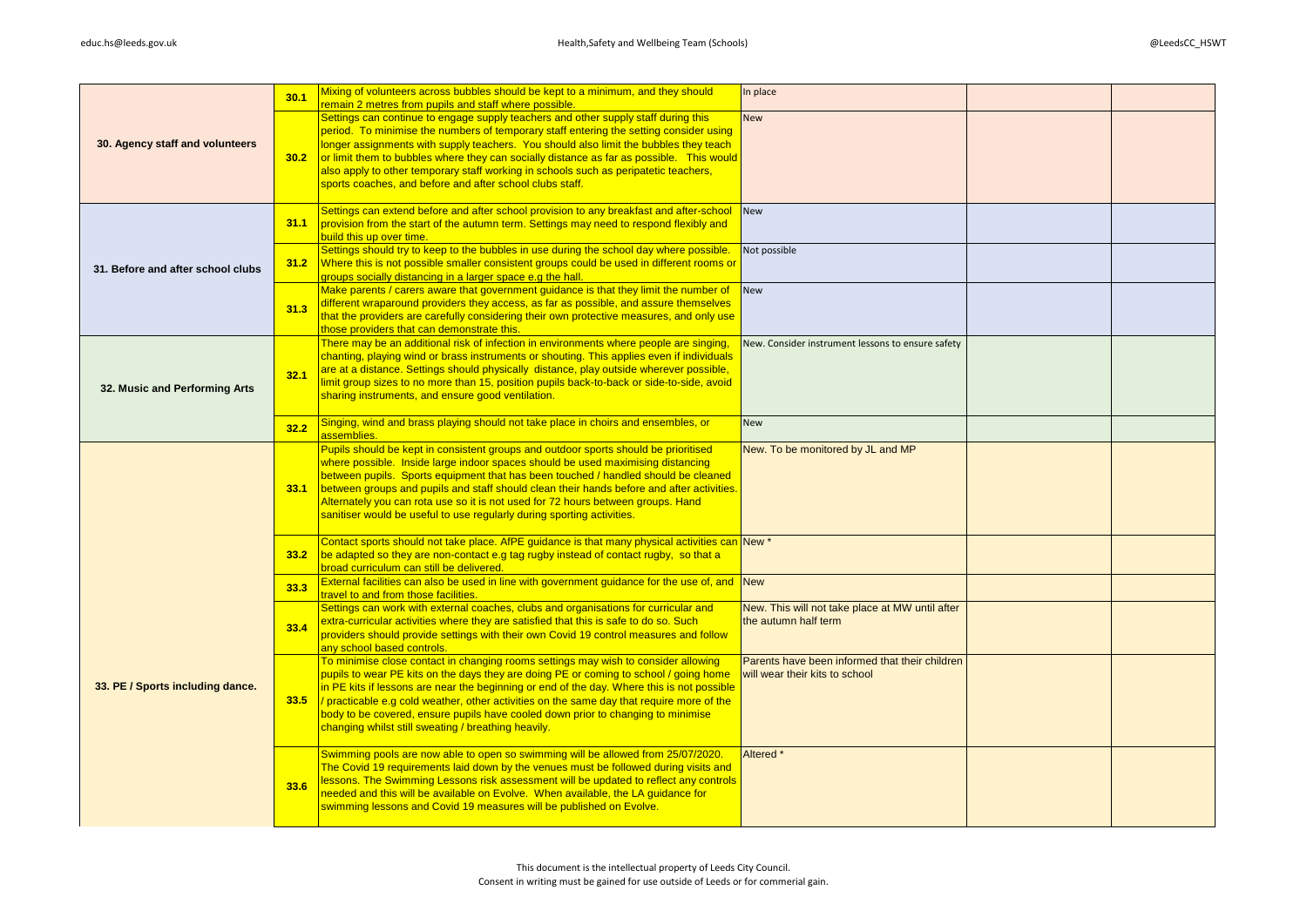|                             | 33.7 | PE - there is additional advice available in the following two documents found on L4L<br>and Evolve for additional controls that may be needed for PE if these have not already<br>been assessed.<br>AfPE - Interpreting the government guidance in a PESSA context.<br>https://www.afpe.org.uk/physical-education/updated-covid-19-guidance-interpreting-the-<br>government-guidance-in-a-pesspa-context/<br>YST - PE COVID Response - delivery principles (contains wellbeing element for both<br>primary & secondary).                                                                                                                                                                                                                                                                                                                                                                                                                                                                                                                                                                                                                                                                                                                                                            | MP to check                                                                     |  |
|-----------------------------|------|--------------------------------------------------------------------------------------------------------------------------------------------------------------------------------------------------------------------------------------------------------------------------------------------------------------------------------------------------------------------------------------------------------------------------------------------------------------------------------------------------------------------------------------------------------------------------------------------------------------------------------------------------------------------------------------------------------------------------------------------------------------------------------------------------------------------------------------------------------------------------------------------------------------------------------------------------------------------------------------------------------------------------------------------------------------------------------------------------------------------------------------------------------------------------------------------------------------------------------------------------------------------------------------|---------------------------------------------------------------------------------|--|
| 34. Science and D&T         | 34.1 | CLEAPSS have extensive guidance on lesson delivery with Covid 19 controls (which is<br>being updated at present) https://www.cleapss.org.uk/                                                                                                                                                                                                                                                                                                                                                                                                                                                                                                                                                                                                                                                                                                                                                                                                                                                                                                                                                                                                                                                                                                                                         | <b>NA</b>                                                                       |  |
|                             | 35.1 | General - Resources that are shared between classes or bubbles, such as sports, art<br>and science equipment should be cleaned meticulously between bubbles, or rotated to<br>allow them to be left unused for a period of 48 hours (72 hours for plastics) between use<br>by different bubbles.                                                                                                                                                                                                                                                                                                                                                                                                                                                                                                                                                                                                                                                                                                                                                                                                                                                                                                                                                                                     | New. Staff to be made aware                                                     |  |
|                             | 35.2 | General - Minimise, or remove altogether, soft toys, soft decorations e.g hanging<br>displays in classrooms and other more difficult to keep clean equipment. Other<br>equipment that is kept for the sole use of a discreet group of staff and pupils can be<br>cleaned at the end of the day, but keep to a minimum. Settings will need to make an<br>assessment of the cleanability of equipment used in the delivery of therapies (for<br>example, physiotherapy equipment, sensory equipment), to determine whether this<br>equipment can withstand cleaning and disinfection between each use (and how easy or<br>practical it would be to do so) before it is put back into general use. Where cleaning or<br>disinfection is not possible or practical, resources will have to be restricted to one user,<br>or be left unused for a period of 48 hours (72 hours for plastics) between use by<br>different individuals. The exception to this would be a piece of equipment such as a<br>weighted blanket that is required for a specific sensory need. The risks generated by<br>removing this support could potentially be greater than the risk of infection. Such<br>equipment should remain solely for the use of one bubble and be washed at the end of<br>every day. | Altered and moved from 4                                                        |  |
|                             | 35.3 | Staff Rooms - Consider stopping the use of shared resources such as fridges, milk,<br>tea, coffee etc to minimise touch points and advise staff to bring their own provisions in<br>(in a cool bag if food needs to be kept cold).                                                                                                                                                                                                                                                                                                                                                                                                                                                                                                                                                                                                                                                                                                                                                                                                                                                                                                                                                                                                                                                   | Moved. Individual choice                                                        |  |
| <b>35. Shared Resources</b> | 35.4 | Play equipment - Indoor and outdoor play equipment should be more frequently<br>cleaned. This would also apply to resources used inside and outside by wraparound<br>care providers. If it cannot easily be cleaned after each bubble use throughout the day<br>or kept for one bubble at all times you could consider allocating specific equipment to a<br>specific bubble on a daily rota basis. Strict hand hygiene is essential if equipment is<br>shared and users must wash their hands before and after using outdoor play equipment<br>and maintain social distancing where possible.                                                                                                                                                                                                                                                                                                                                                                                                                                                                                                                                                                                                                                                                                       | Altered and moved. MP, Adrian and Vince to check                                |  |
|                             | 35.5 | Classroom resources - For individual and very frequently used equipment, such as<br>pencils and pens, it is recommended that staff and pupils have their own items that are<br>not shared. Classroom based resources, such as books and games, can be used and<br>shared within the bubble; these should be cleaned regularly, along with all frequently<br>touched surfaces. Reduce the use of shared resources e.g stationary, books etc. and<br>allocate individual resources to pupils wherever possible. It is still recommended that<br>children and young people limit the amount of equipment they bring into the setting<br>each day, to essentials such as lunch boxes, hats, coats, books, stationery and mobile<br>phones. Bags are allowed.                                                                                                                                                                                                                                                                                                                                                                                                                                                                                                                             | Children to be asked to bring their own pencil<br>cases and keep them at school |  |
|                             | 35.6 | Early Years - Shared sand and water play trays and soft dough should be avoided<br>(unless changed regularly throughout the day) and could be replaced by single user<br>alternatives. Consider the rotation of resources to limit what needs to be cleaned on a<br>daily basis and to allow access to a range of activities.                                                                                                                                                                                                                                                                                                                                                                                                                                                                                                                                                                                                                                                                                                                                                                                                                                                                                                                                                        | New. Make EYFS Leader aware                                                     |  |